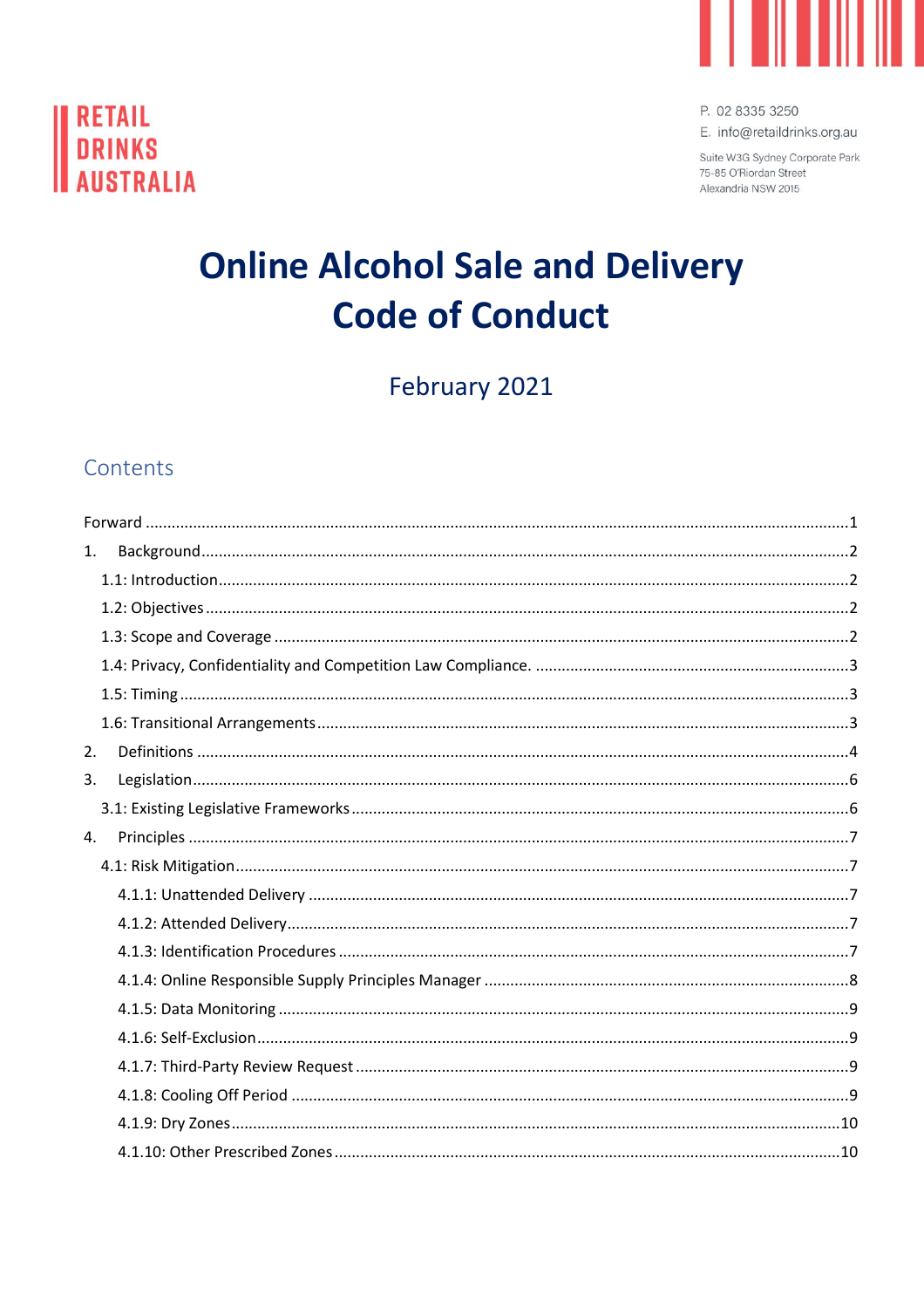

# **RETAIL<br>DRINKS<br>AUSTRALIA**

P. 02 8335 3250

E. info@retaildrinks.org.au

Suite W3G Sydney Corporate Park 75-85 O'Riordan Street Alexandria NSW 2015

| 5. |                                                                                      |  |
|----|--------------------------------------------------------------------------------------|--|
|    |                                                                                      |  |
|    |                                                                                      |  |
| 6. |                                                                                      |  |
|    |                                                                                      |  |
|    |                                                                                      |  |
|    |                                                                                      |  |
|    |                                                                                      |  |
|    |                                                                                      |  |
|    |                                                                                      |  |
|    |                                                                                      |  |
|    |                                                                                      |  |
|    |                                                                                      |  |
|    |                                                                                      |  |
|    |                                                                                      |  |
| 7. |                                                                                      |  |
|    |                                                                                      |  |
|    |                                                                                      |  |
|    |                                                                                      |  |
|    |                                                                                      |  |
| 9. |                                                                                      |  |
|    |                                                                                      |  |
|    |                                                                                      |  |
|    |                                                                                      |  |
|    |                                                                                      |  |
|    |                                                                                      |  |
|    | 10.4: Additional Disciplinary Action in accordance with Retail Drinks Constitution21 |  |
|    |                                                                                      |  |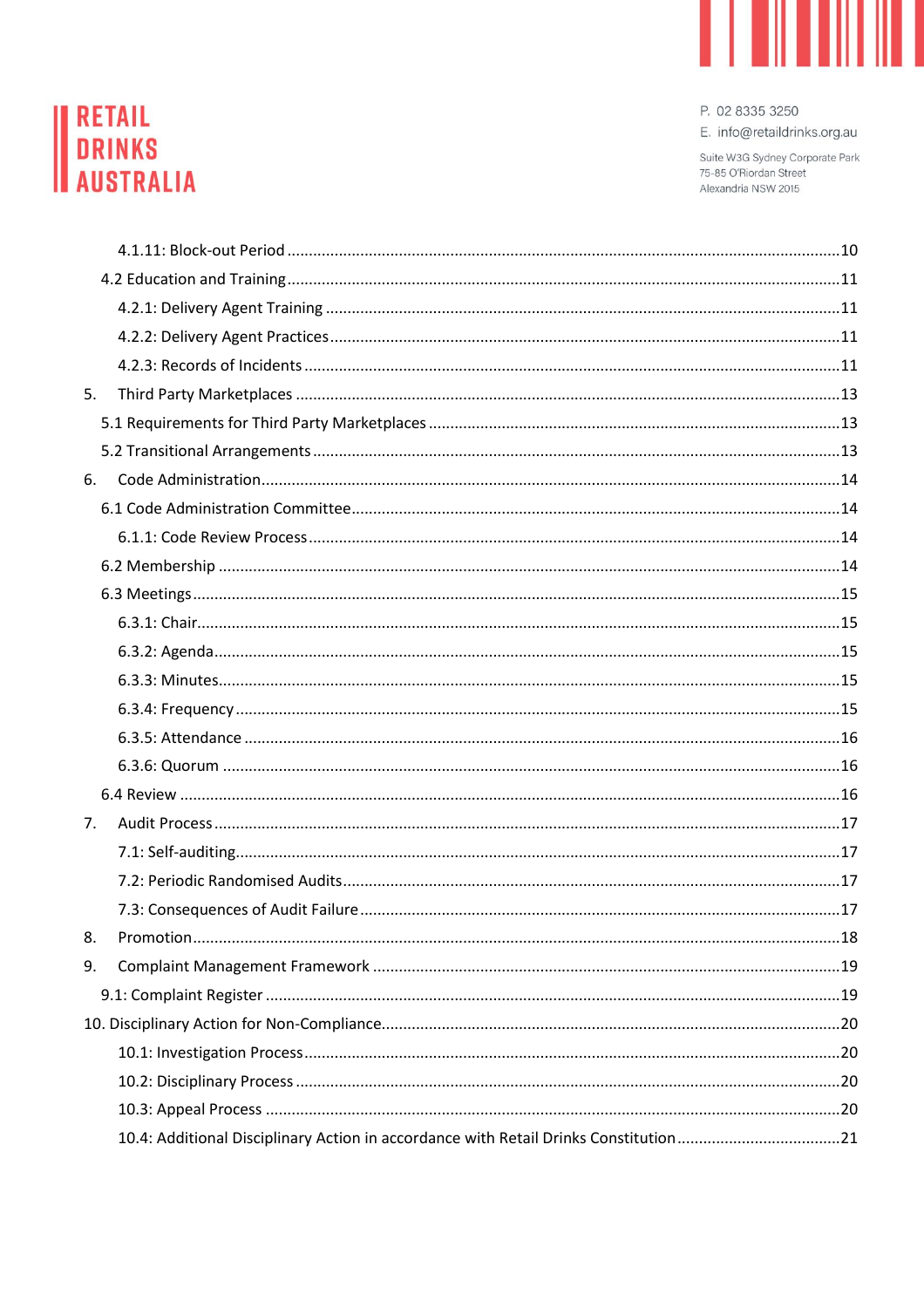

E. info@retaildrinks.org.au

Suite W3G Sydney Corporate Park 75-85 O'Biordan Street Alexandria NSW 2015

# <span id="page-2-0"></span>Forward

Retail Drinks Australia Limited (**Retail Drinks**) is the national industry association representing the interests of all off-licensees in Australia.

Retail Drinks was formed from the evolution and consolidation of state-based membership of the Australian Liquor Stores Association (**ALSA**) which previously represented the interests of Australia's retail liquor industry for over 30 years. Retail Drinks has the objective of working proactively and collaboratively with all of industry to ensure a stronger, more inclusive, united voice for industry which is truly representative of all Australia's packaged liquor retailers.

As part of its mission to enhance the ability of retailers to trade responsibly, Retail Drinks has created the first ever Code of Conduct (**the Code**) to govern online sales and deliveries of alcohol in Australia.

Retail Drinks has developed the Code following an extensive process of consultation and collaboration with key industry stakeholders, including all major online liquor retailers and representatives from various Australian state and territory governments. Best-practice elements from each of these retailers' existing frameworks have been considered in the development of the Code. The Code has also been developed with reference to the Australian Competition and Consumer Commission's (**ACCC**) *Guidelines for developing effective voluntary industry codes of conduct*.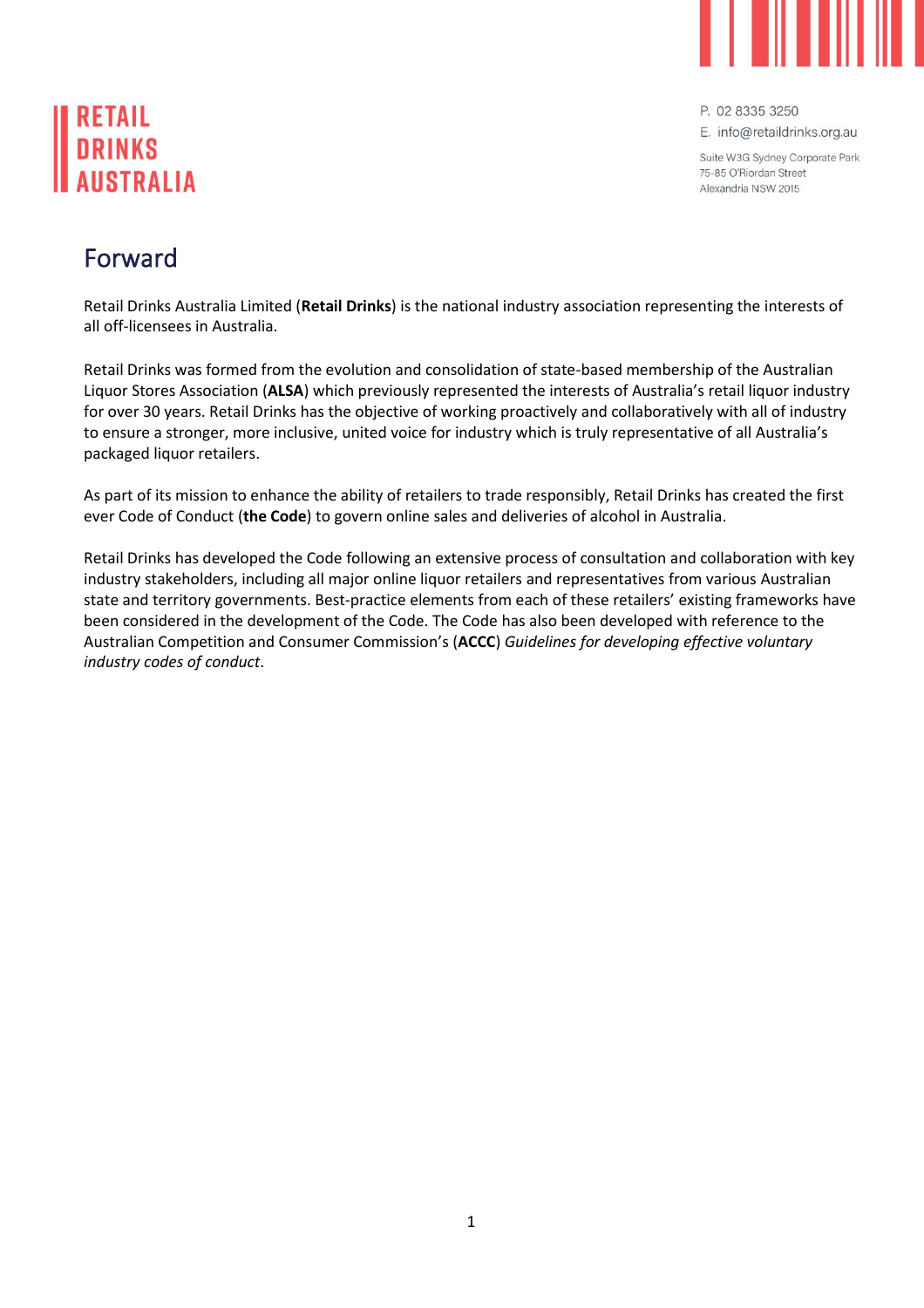

E. info@retaildrinks.org.au

Suite W3G Sydney Corporate Park 75-85 O'Biordan Street Alexandria NSW 2015

# <span id="page-3-0"></span>1. Background

## <span id="page-3-1"></span>1.1: Introduction

The Code is a voluntary, industry-wide framework, authored and administered by Retail Drinks, for the purposes of governing online alcohol sales and deliveries in Australia.

## <span id="page-3-2"></span>1.2: Objectives

The Code's primary objective is to provide a robust, best-practice and fit for purpose framework governing online sales and deliveries of alcohol. The Code also serves to enhance the ability of retailers to trade in this space responsibly. The intention of the Code is to:

- a) Enable all retailers to conduct online sales and deliveries of alcohol, upholding the principle of responsible retailing at all times;
- b) Represent a unified framework consistent across all Australian jurisdictions; and
- c) Provide proactive and collaborative industry leadership to promote effective self-regulation.

### <span id="page-3-3"></span>1.3: Scope and Coverage

The Code applies to all existing Retail Drinks Members engaging in online sales and deliveries of alcohol and any other person or entity who subsequently elects to become a Code Signatory. Delivery companies and couriers are also eligible to become Code Signatories. All current and new Retail Drinks Members will be requested to become Code Signatories as part of maintaining their Membership.

If a Retail Drinks Member does not comply with the requirements of the Code and fails to make reasonable attempts to address this non-compliance, they will be subject to a formal disciplinary process which may ultimately result in them ceasing to be a Code Signatory and Member. Further information in regards to the Code's complaint management mechanisms and the process of disciplinary action taken against non-compliant Signatories and Retail Drinks Members is provided in Section 10.

The Code is national in scope, applying to online sales and deliveries in all Australian states and territories. It is intended that the Code will be recognised by all Australian state and territory governments as a best-practice standard for retailers in terms of both their practices and conduct.

Online alcohol purchases for the purposes of businesses to business (B2B) transactions (i.e. those accompanied by a valid Australian Business Number (ABN) and delivered to a legitimate business address) are specifically excluded from the scope of the Code.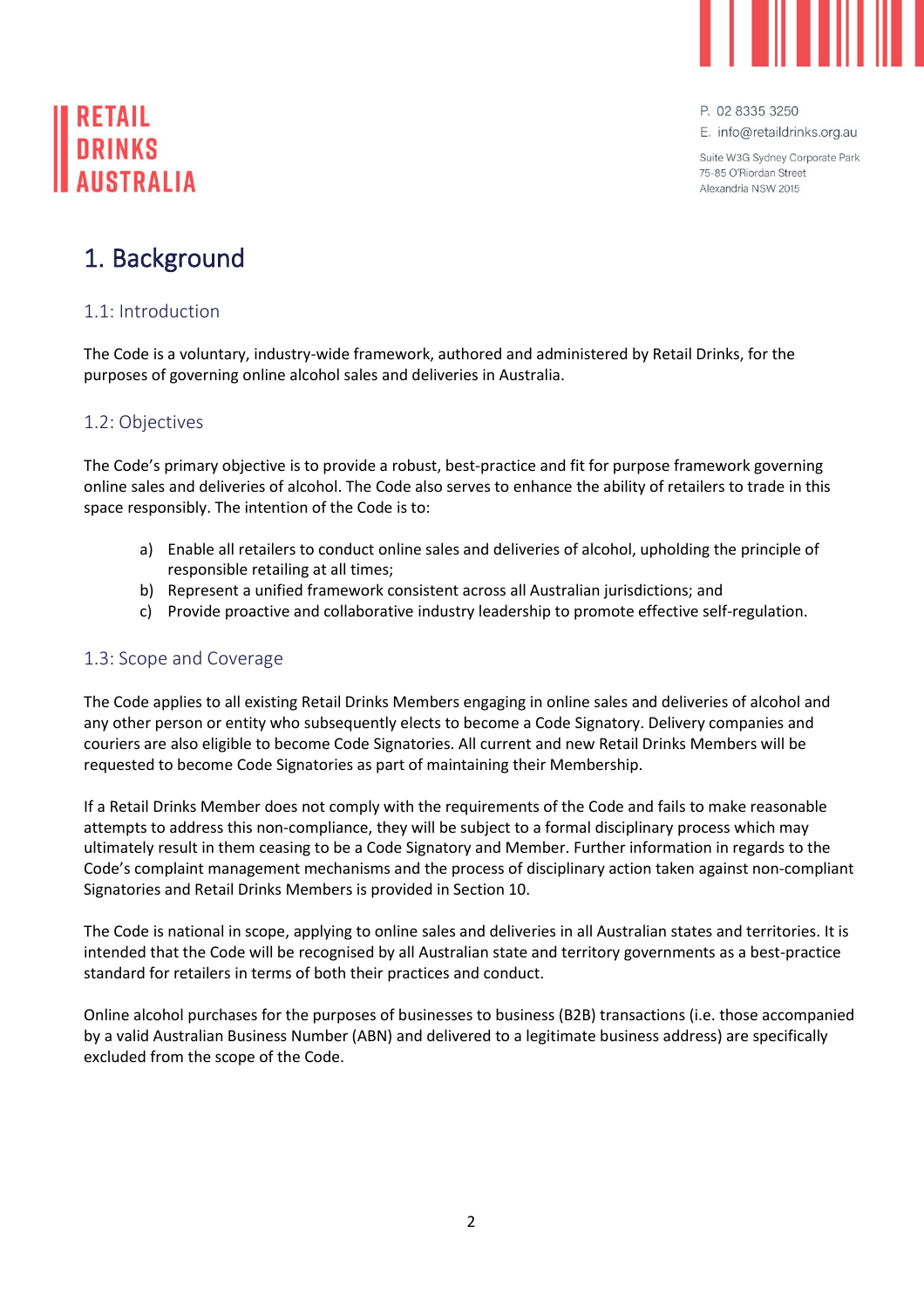

E. info@retaildrinks.org.au

Suite W3G Sydney Corporate Park 75-85 O'Biordan Street Alexandria NSW 2015

#### <span id="page-4-0"></span>1.4: Privacy, Confidentiality and Competition Law Compliance.

Retail Drinks is committed to protecting the privacy of the personal information of all Code Signatories, and their Customers, and to this end will comply with the Australian Privacy Principles (**APPs**) as contained in the *Privacy Act 1988* (Cth) (Privacy Act) regarding the collection of personal information. *A full copy of Retail Drinks' privacy policy is available on its website.* 

Retail Drinks may also periodically contact Code Signatories and other third parties requesting relevant information concerning the Code, including in relation to Code compliance, audit results and data monitoring. These information requests will not under any circumstances request personal information of Customers and shall, wherever applicable or unless consented to by the Code Signatory, be anonymised before disclosure to the CAC or any third party.

Retail Drinks is committed to the observance of all laws and the highest ethical standards. Compliance with the *Competition and Consumer Act 2010* (Cth) (**CCA**) is a core element of this commitment. No members or directors of Retail Drinks, Code Signatories or the Code Administration Committee, have the intention of using Retail Drinks meetings or other communications as a mechanism to establish or give effect to any anticompetitive or otherwise unlawful conduct. To guard against this risk, Retail Drinks has implemented a Competition Law Compliance Policy (**Policy**) and its Board has undertaken competition law compliance training. All members of the CAC will be required to undertake the same training. *A full copy of Retail Drinks' Competition Law Compliance Policy is available on its website.* 

#### <span id="page-4-1"></span>1.5: Timing

The Code formally came into effect as of 1 July 2019.

### <span id="page-4-2"></span>1.6: Transitional Arrangements

In order to assist Code Signatories ensure that their systems are fully compliant with the Code, a six-month transitional period will apply.

The Code, including all relevant disciplinary mechanisms as described in Section 10 and the practice of audit, will apply as of 1 January 2020.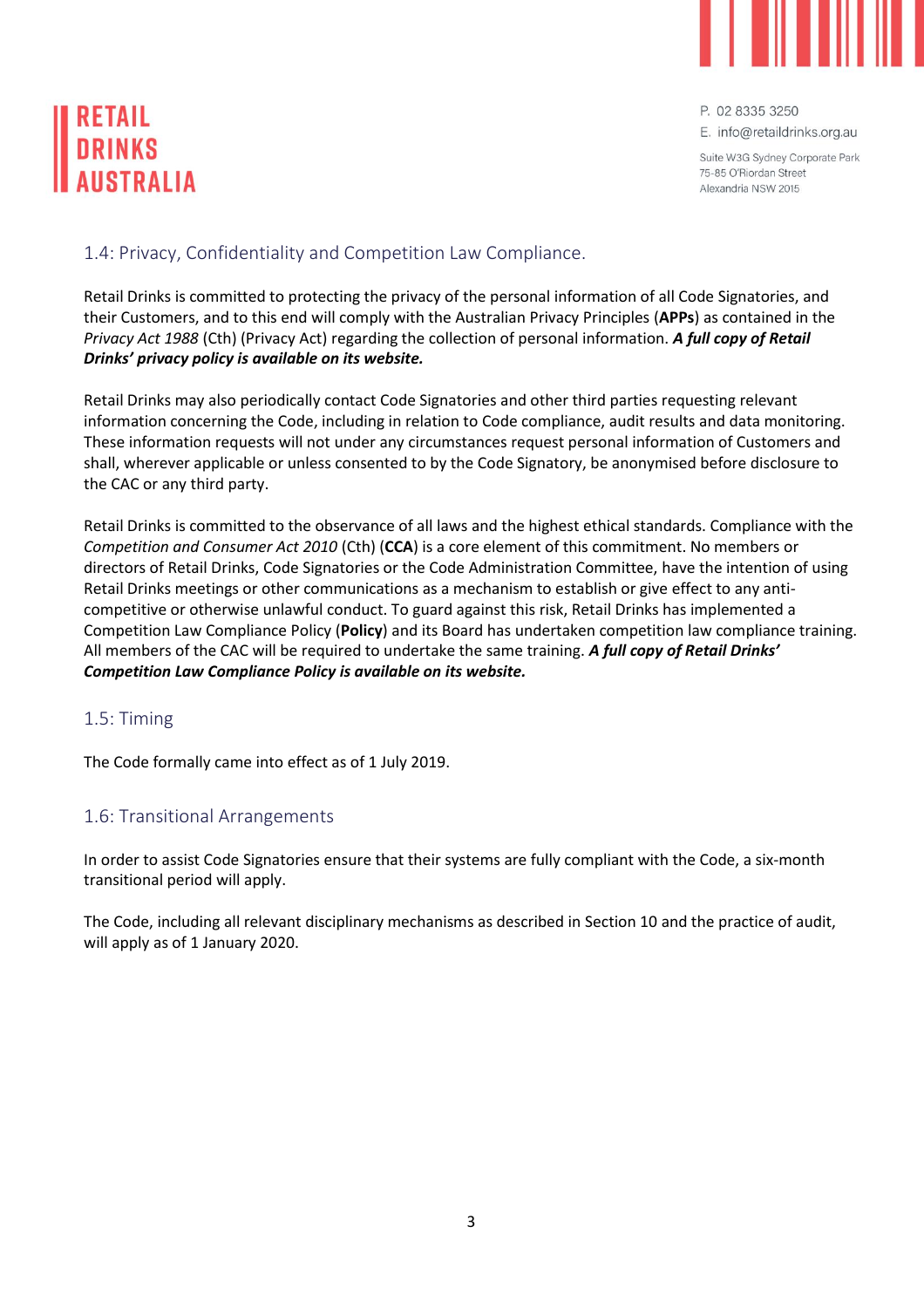

P. 02 8335 3250 E. info@retaildrinks.org.au

Suite W3G Sydney Corporate Park

75-85 O'Biordan Street Alexandria NSW 2015

# <span id="page-5-0"></span>2. Definitions

The following terms and expressions used throughout the Code have the meaning set out beside them.

- **Age-checking** the process of verifying a prospective Customer is of legal drinking age to ensure compliance with regulatory requirements regarding the sale and supply of alcohol to minors.
- **Attended delivery**  the acceptance of an alcohol delivery at a nominated address by a person who is over the age of 18.
- **Block-out period** (clause 4.1.11) the timeframe between 1am and 6am in which no deliveries of alcohol, either attended or unattended, are permitted to occur.
- **CAC and Code Administration Committee** The Committee established under clause 5.1 tasked with oversight of all aspects of the Code.
- **Code compliant** state of compliance with all requirements as set out in the Code.
- **Complaint** an issue raised by a Customer, Retailer, Delivery Agent or other third-party identifying non-compliance, or possible non-compliance with the Code.
- **Complaint Management Framework** the major elements of the Code pertaining to the timely and satisfactory resolution of complaints alleging non-compliance with the Code.
- **Customer** any person over the age of 18 purchasing alcohol from a Retailer through an online system to be delivered at a later point in time.
- **Data monitoring** the process of reviewing potentially high-risk transactions or ordering patterns within an online ordering system.
- **Delivery**  the process of providing alcohol to a Customer at a nominated address outside a licensed premise.
- **Delivery Agent**  all alcohol delivery providers, and includes delivery companies, couriers and individual drivers.
- **Dry Zone** (clause 4.1.9) a declared area as prescribed by law where all consumption and therefore delivery of alcohol is prohibited.
- **Express delivery** the delivery of alcohol occurring anywhere within a 4-hour timeframe from initial time of purchase.
- **Member**  a financial Member of Retail Drinks.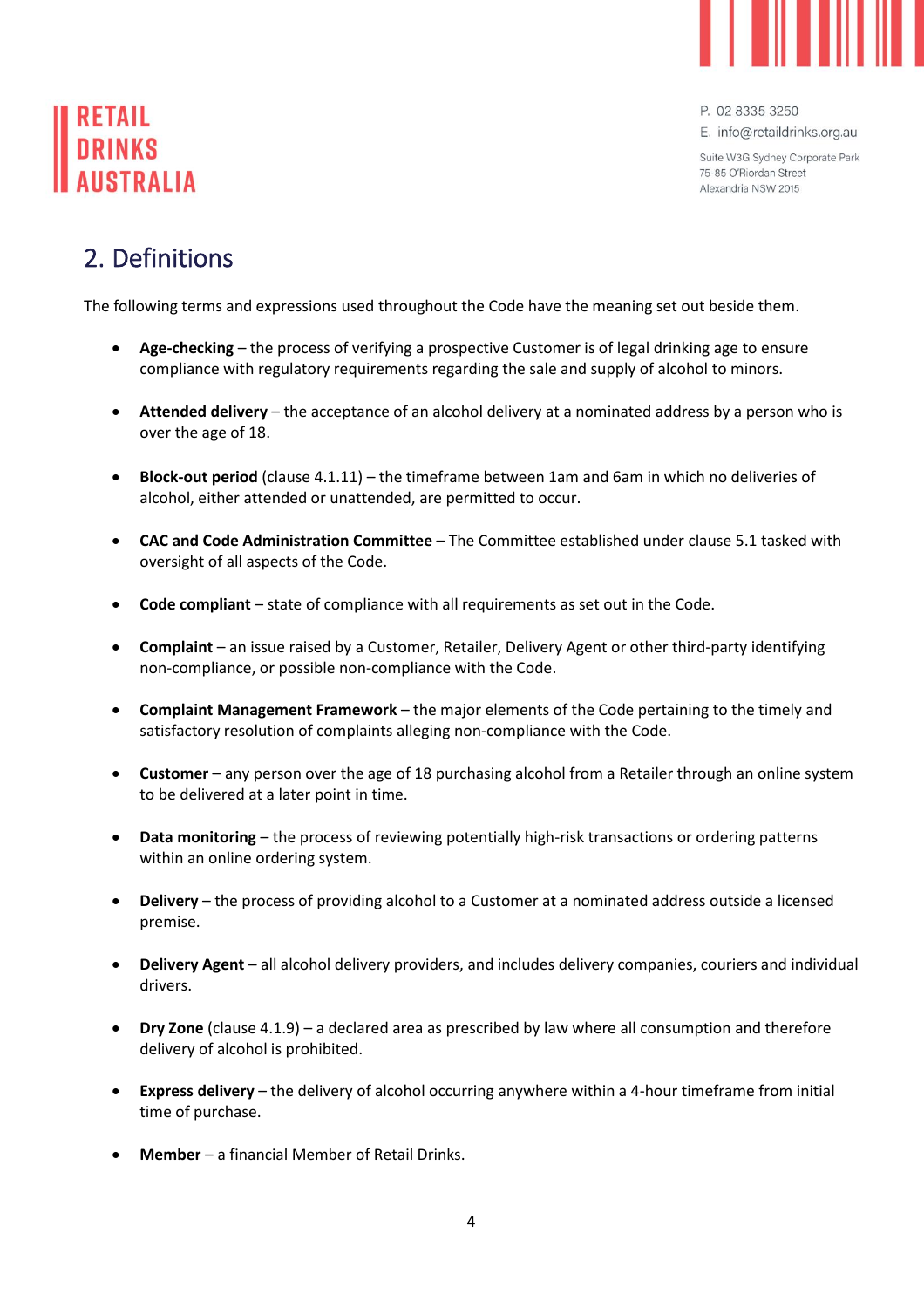



P. 02 8335 3250 E. info@retaildrinks.org.au

Suite W3G Sydney Corporate Park 75-85 O'Biordan Street Alexandria NSW 2015

- **Non-same day delivery** the delivery of alcohol occurring on any day after the day of purchase.
- **Prescribed Zone** (clause 4.1.10) a declared area as agreed to by Retail Drinks and relevant state and territory governments where all unattended deliveries are prohibited.
- **Purchaser** any person aged over 18 engaging in the online purchase of alcohol from a Retailer.
- **Responsible Manager** a specific person appointed by a Retailer under clause 4.1.4 with oversight of that Retailer's adherence to the Responsible Supply Principles and other risk mitigation measures in place.
- **Responsible Supply Principles** the principles governing the responsible sale and supply of alcohol, including Responsible Service of Alcohol principles applicable under the relevant State and Territory regulations, and other principles relating to the prohibition on the sale and supply of alcohol to persons who are under 18 or who are intoxicated at the time of supply.
- **Retailer** a business licensed to, and engaging in, the online sale and delivery of alcohol to Customers.
- **Same-day delivery** the delivery of alcohol occurring at any timeframe between the time of purchase and midnight on the day of purchase, or at any timeframe between the time of purchase and the daily closure time of the applicable liquor licence (if after midnight).
- Self-Exclusion the ability for Customers to voluntarily exclude themselves under clause 4.1.6 from an online alcohol delivery service for a specified period of time, or permanently.
- **Signatory**  any person or entity who intends to be involved, either directly or indirectly, with the sale and delivery of alcohol by online retail sale and who agrees to subscribe to the Code and abide by its requirements.
- **Third-Party Marketplace -** A website, app or online business enabling the sale of alcohol owned by a third-party operator which facilitates sales on behalf of the retailer.
- **Third-Party Request** a request under clause 4.1.7 by a third-party for a Retailer to review a Customer's ordering history
- **Unattended delivery**  a delivery of alcohol which is left unattended by a Delivery Agent at a nominated delivery address in accordance with any specific instructions provided by the purchaser.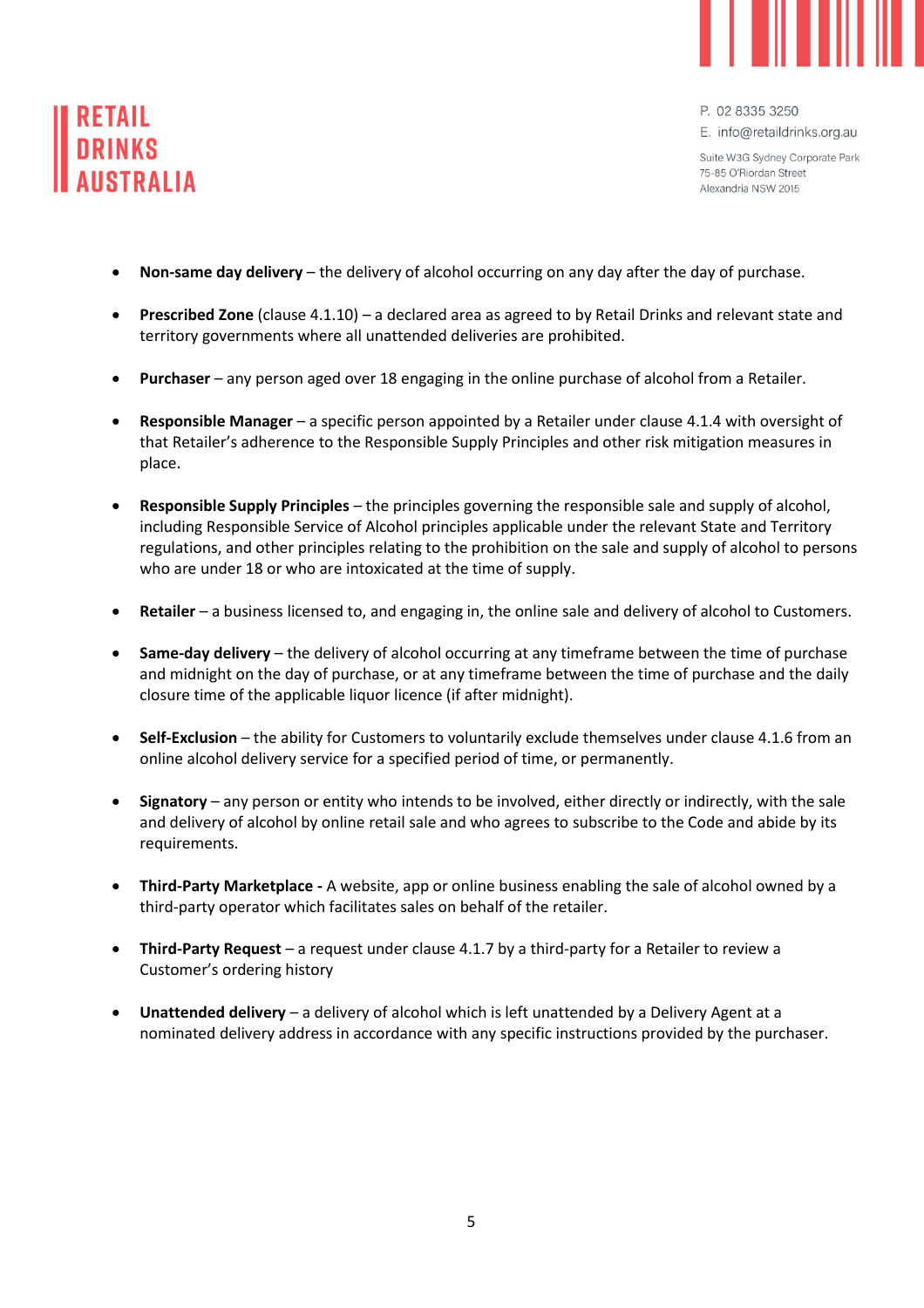

E. info@retaildrinks.org.au

Suite W3G Sydney Corporate Park 75-85 O'Biordan Street Alexandria NSW 2015

# <span id="page-7-0"></span>3. Legislation

The Code and its associated requirements will exist separately to the various legislative frameworks across each of the Australian states and territories.

## <span id="page-7-1"></span>3.1: Existing Legislative Frameworks

All retailers, both bricks and mortar as well as online, already have various responsibilities and obligations pertaining to the sale and supply of alcohol under each state and territory's relevant liquor legislation. The existing liquor legislation in each of the states and territories is listed below:

#### *Australian Capital Territory*

• *Liquor Act 2010* 

#### *New South Wales*

• *Liquor Act 2007*

#### *Northern Territory*

• *NT Liquor Act 2019*

#### *Queensland*

• *Liquor Act 1992*

#### *South Australia*

• *Liquor Licensing Act 1997*

#### *Tasmania*

• *Liquor Licensing Act 1990*

#### *Victoria*

• *Liquor Control Reform Act 1998*

*Western Australia*

• *Liquor Control Act 1988*

Whilst some Australian jurisdictions already have legislated requirements regarding online alcohol sales and deliveries, there is no uniformity across these laws on a nation-wide basis. As is the case with new and emerging business models in other industries, regulatory and legislative frameworks often fail to keep up with the pace of technological change and evolving consumer preferences. The Code is intended to provide a national, unified approach towards online alcohol sales and deliveries to eliminate inconsistencies that currently exist across Australia. In doing so, the Code delivers significant benefits to industry participants in the form of reduced red tape and duplication.

The Code aligns with Retailers' existing legal requirements as contained in the aforementioned legislation where practically possible (such as the prohibition of alcohol deliveries in Dry Zones – clause 4.1.9 of the Code) but does not necessarily capture the requirements of individual licensees that may be contained in their liquor licence conditions issued by the relevant state or territory authority.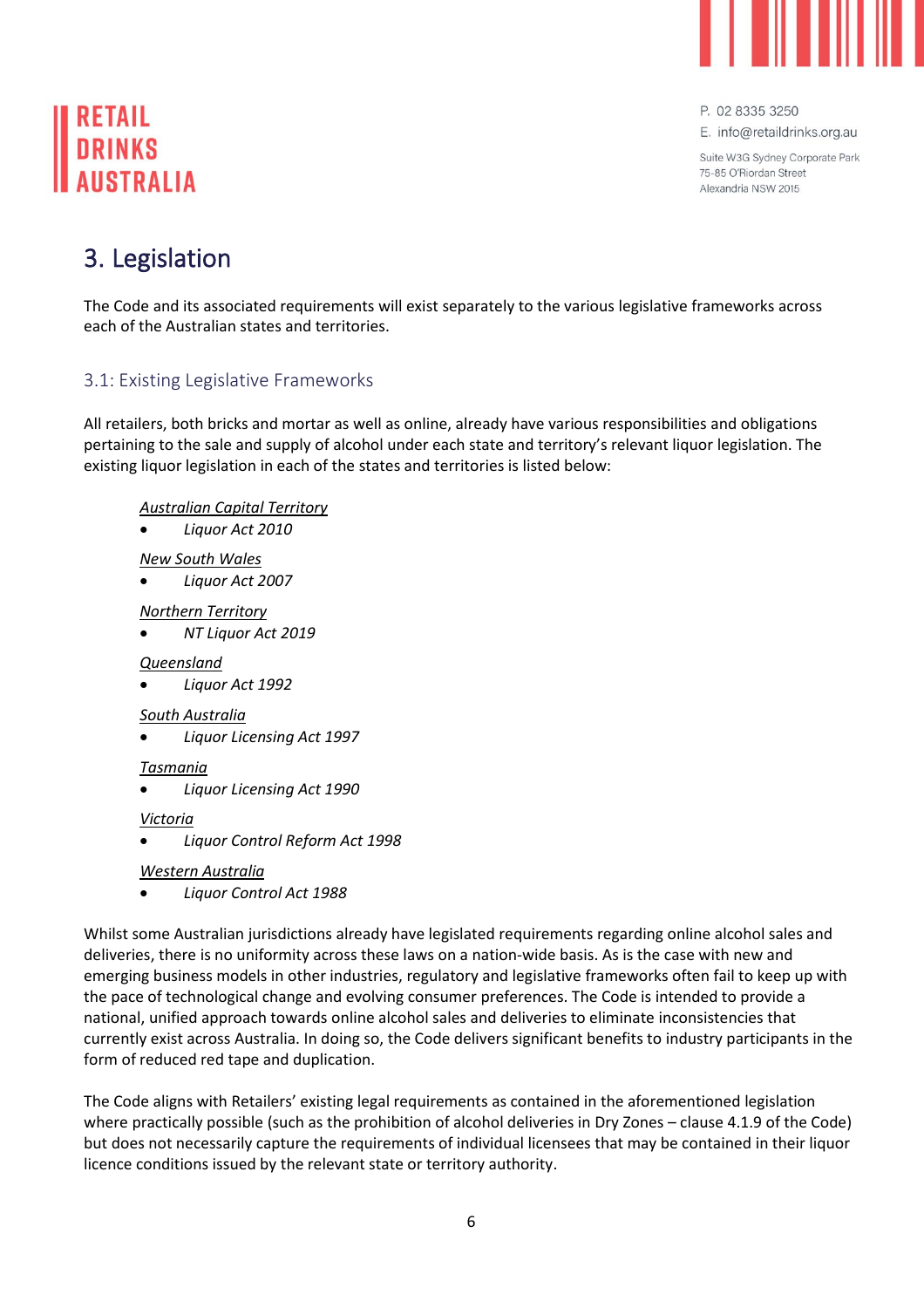

E. info@retaildrinks.org.au

Suite W3G Sydney Corporate Park 75-85 O'Biordan Street Alexandria NSW 2015

# <span id="page-8-0"></span>4. Principles

As per its stated objectives, the existence of the Code is intended to enhance the ability of Retailers to trade responsibly in the online alcohol sale and delivery sector. As such, many of the Code's principles are written with this objective in mind, or are written with the intent of collaboration between Retailers and Delivery Agents to ensure achievement of this objective. Accordingly, some principles apply only to Retailers, and some principles apply only to Delivery Agents.

The Code is intended to prescribe a set of minimum requirements to all Retailers and Delivery Agents, however any Retailer wishing to adopt additional measures that are above and beyond the requirements of the Code are able (and encouraged) to do so.

#### <span id="page-8-1"></span>4.1: Risk Mitigation

One of the key principles of the Code is to ensure that there are adequate procedures in place to sufficiently mitigate against the risks associated with online alcohol sales and deliveries, specifically the risk of violating the Responsible Supply Principles. In incorporating risk mitigation as a key principle of the Code, all Signatories must adhere to the following requirements as a minimum in order to comply.

#### <span id="page-8-2"></span>4.1.1: Unattended Delivery

- Same-day or Express unattended alcohol deliveries are not permitted under any circumstances.
- Non-same day unattended alcohol deliveries are permitted. However, Retailers providing Nonsame day unattended deliveries are required to request specific unattended delivery instructions from a Customer at time of purchase, and these instructions must be passed on to Delivery Agents.
- Instructions may include specific details as to where the delivery should be left in order to minimise against possible risks such as theft.

#### <span id="page-8-3"></span>4.1.2: Attended Delivery

- Same-day and Non-same day attended deliveries are permitted, provided that:
	- $\circ$  the purchaser or another adult<sup>1</sup> (over the age of 18 and not intoxicated) is present in order to receive the delivery; and
	- o Identification procedures as set out in clause 4.1.3 are complied with.

#### <span id="page-8-4"></span>4.1.3: Identification Procedures

• Retailers must adopt adequate procedures which verify that Customers are aged over 18 and consisting of more than manual date of birth entry. For the purposes of this clause, the extent

<sup>&</sup>lt;sup>1</sup> In South Australia, the customer is required to nominate another adult to which alcohol may be delivered as part of the purchasing process (Section 107A(3)(b) of *Liquor Licensing Act 1997*).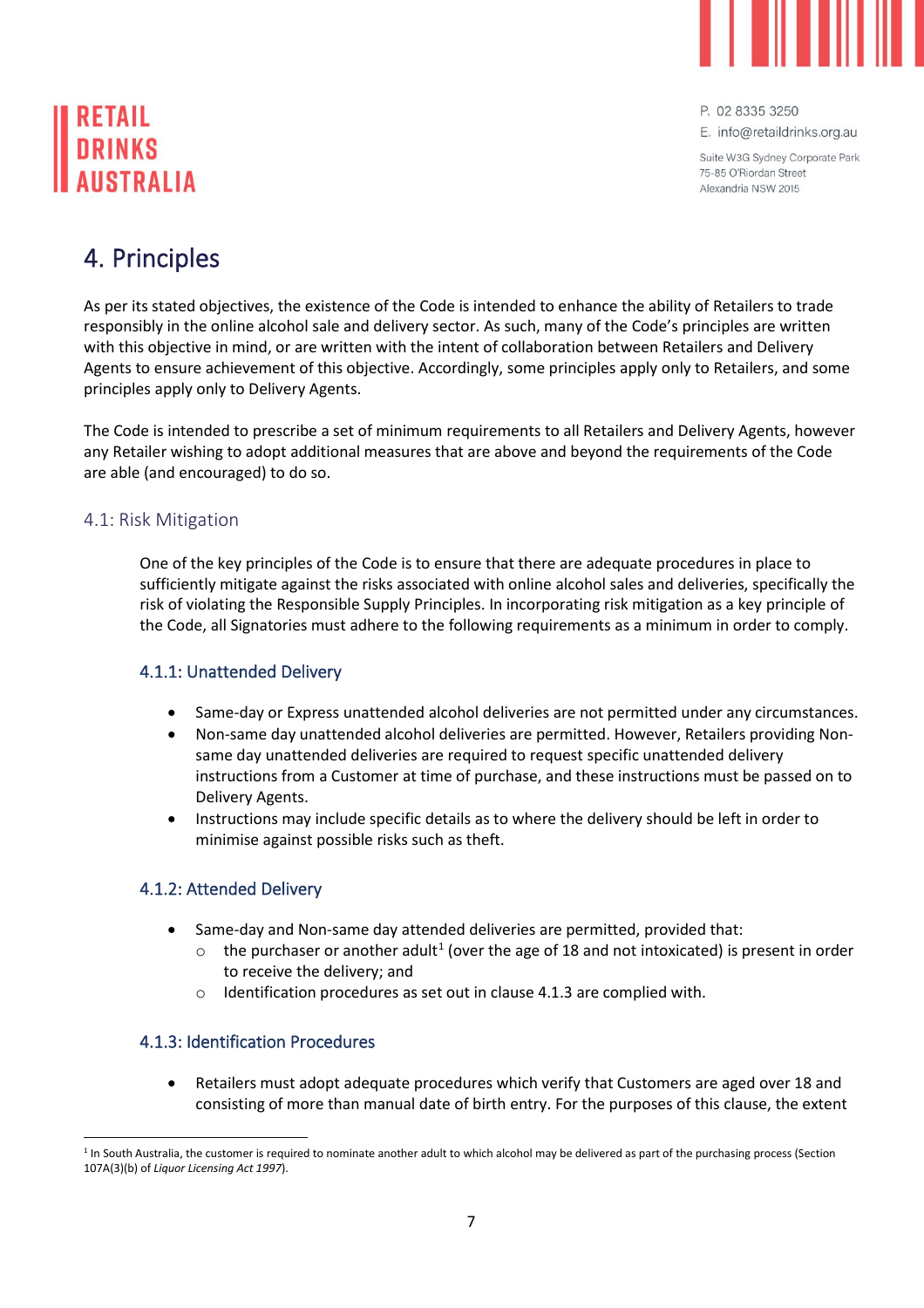

E. info@retaildrinks.org.au

Suite W3G Sydney Corporate Park 75-85 O'Biordan Street Alexandria NSW 2015

and manner of the adequate procedures can be determined by the Retailer acting either alone or in conjunction with their delivery partner to verify a Customer's age at some point during the supply chain from point of purchase through to delivery completion.

- Any person accepting the delivery of alcohol, either the Customer or another adult, is required to provide sufficient identification documents upon accepting a delivery if they appear to look under the age of 25.
- Acceptable forms of identification in this instance include:
	- o Australian or Foreign<sup>2</sup> Passport;
	- $\circ$  Australia Post Keypass in Digital iD™ in relevant approved jurisdictions<sup>3</sup>;
	- o Australia Post physical Keypass proof of age card<sup>4</sup>;
	- o Australian Proof of Age document;
	- o Drivers Licence or permit issued by an Australian State or Territory;
	- $\circ$  Digital Drivers Licence<sup>5</sup> or Digital Proof of Age Card<sup>6</sup>
	- o Drivers Licence issued by a foreign country<sup>7</sup>; and
	- $\circ$  Photo Card issued by a public authority of the Commonwealth or of another State or Territory for the purpose of attesting to a person's identity and age. $^8$

#### <span id="page-9-0"></span>4.1.4: Online Responsible Supply Principles Manager

- Retailers must nominate a dedicated and trained online Responsible Supply Principles manager (**Responsible Manager**) with responsibility for the following Code compliance matters:
	- o Review of Data Monitoring (clause 4.1.5);
	- o Review of Self-Exclusion and Third-Party Requests (clauses 4.1.6 and 4.1.7);
	- o Ensuring a record of incidents is maintained (clause 4.2.3); and
	- Ensuring compliance with the Code, including adopting or distributing any Code updates and training updates (clause 4.2.1).
- For the avoidance of doubt a Responsible Manager may delegate one or more of its responsibilities to sufficiently trained and qualified employees, at the Retailer's discretion. However, a Retailer must be able to identify the relevant employees with the delegated authority of a Responsible Manager if contacted, and the Responsible Manager remains the relevant contact for the CAC in relation to Code compliance.

4 Ibid.

<sup>&</sup>lt;sup>2</sup> Foreign passports are currently accepted as an acceptable form of identification in New South Wales, Victoria, Queensland, Tasmania, the Australian Capital Territory and Northern Territory (most international passports accepted in the NT) provided that you can locate a reference to a person's age. <sup>3</sup> Australia Post Digital iD™ is currently accepted in New South Wales, Victoria, Queensland and Tasmania.

<sup>5</sup> Digital Drivers Licences are currently issued in the states of New South Wales and South Australia. The New South Wales Digital Drivers Licence is accepted in both New South Wales and Queensland, whilst the South Australian Digital Drivers Licence is accepted in South Australia, Queensland and the Australian Capital Territory.

<sup>6</sup> Ibid.

<sup>7</sup> Foreign drivers licences are currently accepted in New South Wales, Queensland, the Australian Capital Territory and the Northern Territory (most).

<sup>8</sup> This currently only applies in Tasmania (Firearms Licence or Government Card acceptable) and Northern Territory (Ochre Card).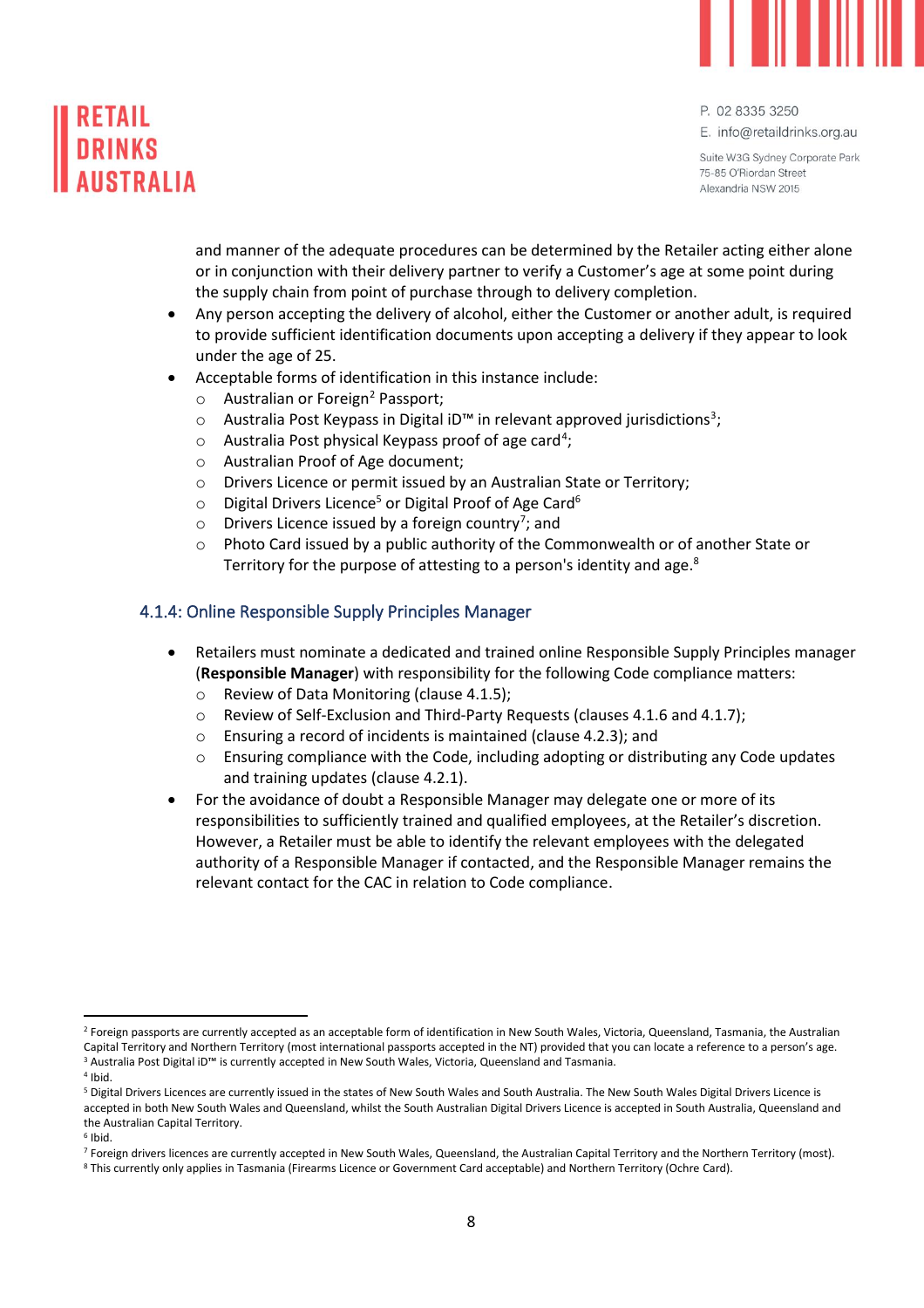

# **DRINKS**

P. 02 8335 3250

E. info@retaildrinks.org.au

Suite W3G Sydney Corporate Park 75-85 O'Biordan Street Alexandria NSW 2015

#### <span id="page-10-0"></span>4.1.5: Data Monitoring

- Retailers should ensure that their systems have the ability to flag potentially high-risk transactions or ordering patterns for further review (and if deemed necessary, actioning) by the Responsible Manager.
- All Retailers must adopt processes to ensure adequate management of any flagged Customers (including, subject to technology capability, those Customers banned from purchasing alcohol due to any regulation imposed by a state or territory regulators), potentially resulting in their temporary or permanent exclusion from an online service (Clause 4.1.6 and 4.1.7).

#### <span id="page-10-1"></span>4.1.6: Self-Exclusion

- Online ordering systems must enable a Customer to self-exclude themselves from a delivery service for a specified period of time, or permanently.
- Self-exclusion must trigger a cessation of any direct or push marketing to the excluded Customer.

#### <span id="page-10-2"></span>4.1.7: Third-Party Review Request

- Retailers should provide the ability within their online ordering systems enabling a Third-Party to lodge a Request to review a Customer.
- A Third-Party Request may relate to concerns as to whether ongoing supply to an online Customer complies with the Code, or state and territory laws. The Request may also relate to concerns regarding the Customer's alcohol consumption habits.
- Upon receipt of a Third-Party Request, and provided a Retailer does not form a view (acting reasonably) that the Third-Party Request is frivolous or being made for an improper purpose, a Retailer should conduct a review of the Customer with the potential (but not obligation) to raise the relevant concerns or risks with the Customer.
- Should the Retailer deem that further action is required, in addition to any other action the Retailer deems appropriate, the Customer who is the subject of action due to a Third-Party Request may be:
	- o Advised that their ordering history has been reviewed; and
	- o Provided relevant information and/or educational materials produced by government or third parties such as DrinkWise.
- Due to privacy requirements, a Retailer can only confirm to the Third-Party lodging the original Request that the request was considered and reviewed, but cannot provide any further information and in particular, may not confirm what action (if any) was taken.

#### <span id="page-10-3"></span>4.1.8: Cooling Off Period

• Any Customer who has their access to a Retailer's online ordering system suspended or revoked, pursuant to the processes described in either clauses 4.1.6 or 4.1.7, may apply for their access to be reinstated.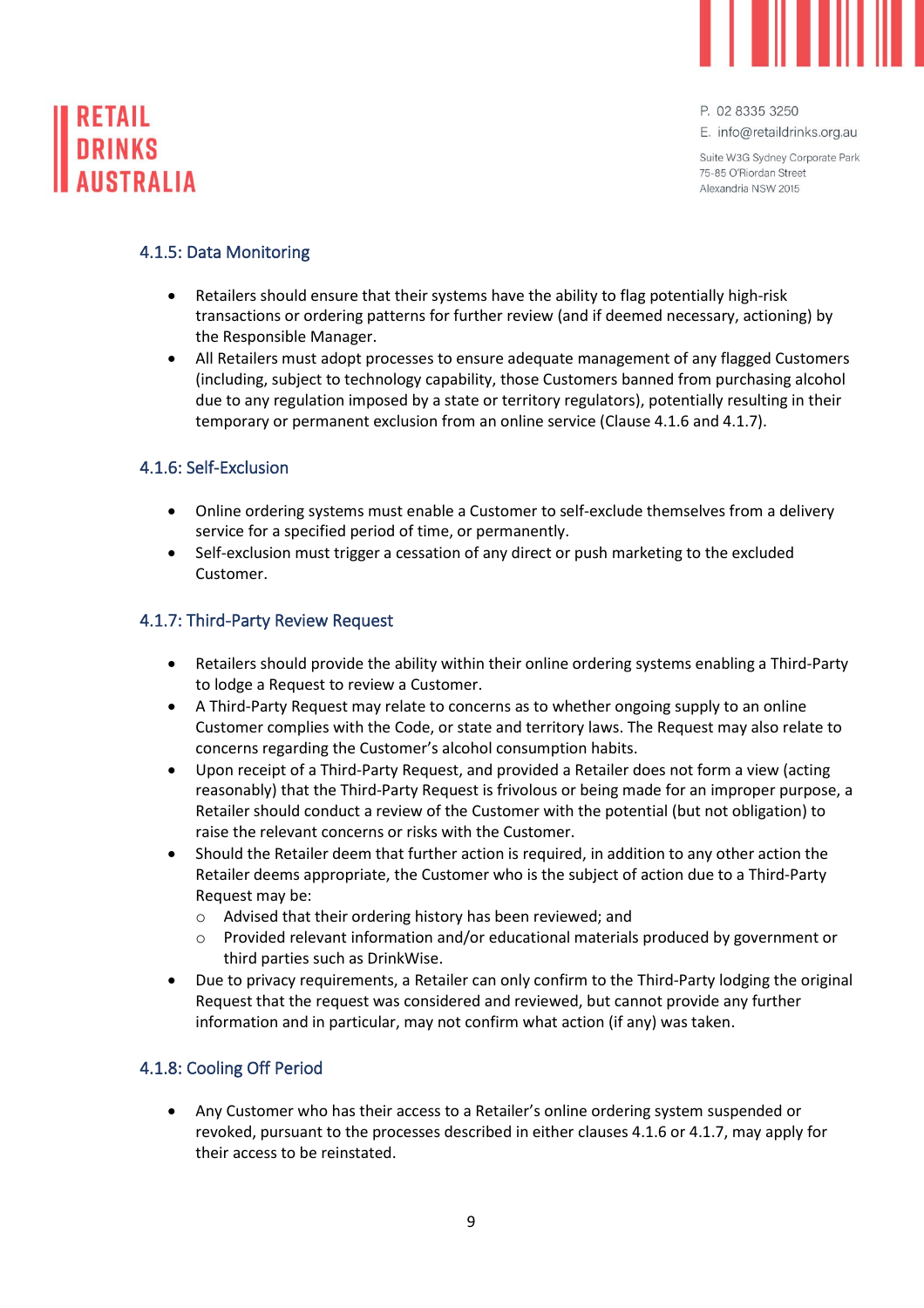



E. info@retaildrinks.org.au

Suite W3G Sydney Corporate Park 75-85 O'Biordan Street Alexandria NSW 2015

• Any reinstatement request will be subject to a minimum 24-hour 'cooling off' period from the time when the request is granted, and access is reinstated.

#### <span id="page-11-0"></span>4.1.9: Dry Zones

- The Code expressly prohibits any alcohol sales and deliveries, including hampers and gift products containing alcohol, in designated Dry Zones as prescribed in current state and territory liquor regulations.
- As part of its management and administration of the Code, Retail Drinks will continuously maintain a record of Dry Zones across all Australian states and territories which will be updated when necessary.
- This comprehensive list of Dry Zones will be provided to all Signatories as part of collateral materials associated with the Code. All Signatories will also be informed whenever newer versions of this document are created.

#### <span id="page-11-1"></span>4.1.10: Other Prescribed Zones

- In addition to Dry Zones as prescribed in regulation and described in clause 4.1.9, Retail Drinks, may also apply additional restrictions to other areas due to the presence of significant alcohol related crisis or high-risk factors.
- The process of including other Prescribed Zones will occur in consultation with various Australian state and territory governments.
- The addition of other Prescribed Zones requires the recommendation of the CAC in accordance with the Code review procedures as described in clause 5.1.1.
- Any areas designated as additional Prescribed Zones will be excluded from receiving unattended deliveries, regardless of whether they are same day or non-same day deliveries, and may include such other restrictions as the CAC deems appropriate in the circumstances.

#### <span id="page-11-2"></span>4.1.11: Block-out Period

- The Code designates the timeframe between 1 and 6am as a 'block-out' period.
- During this block-out period, no deliveries of alcohol, regardless of whether they are attended or unattended deliveries, may occur.
- Depending on the state and territory of operation, there may be additional time periods in which alcohol deliveries may not occur, according to the applicable legislation and/or individual licence conditions imposed.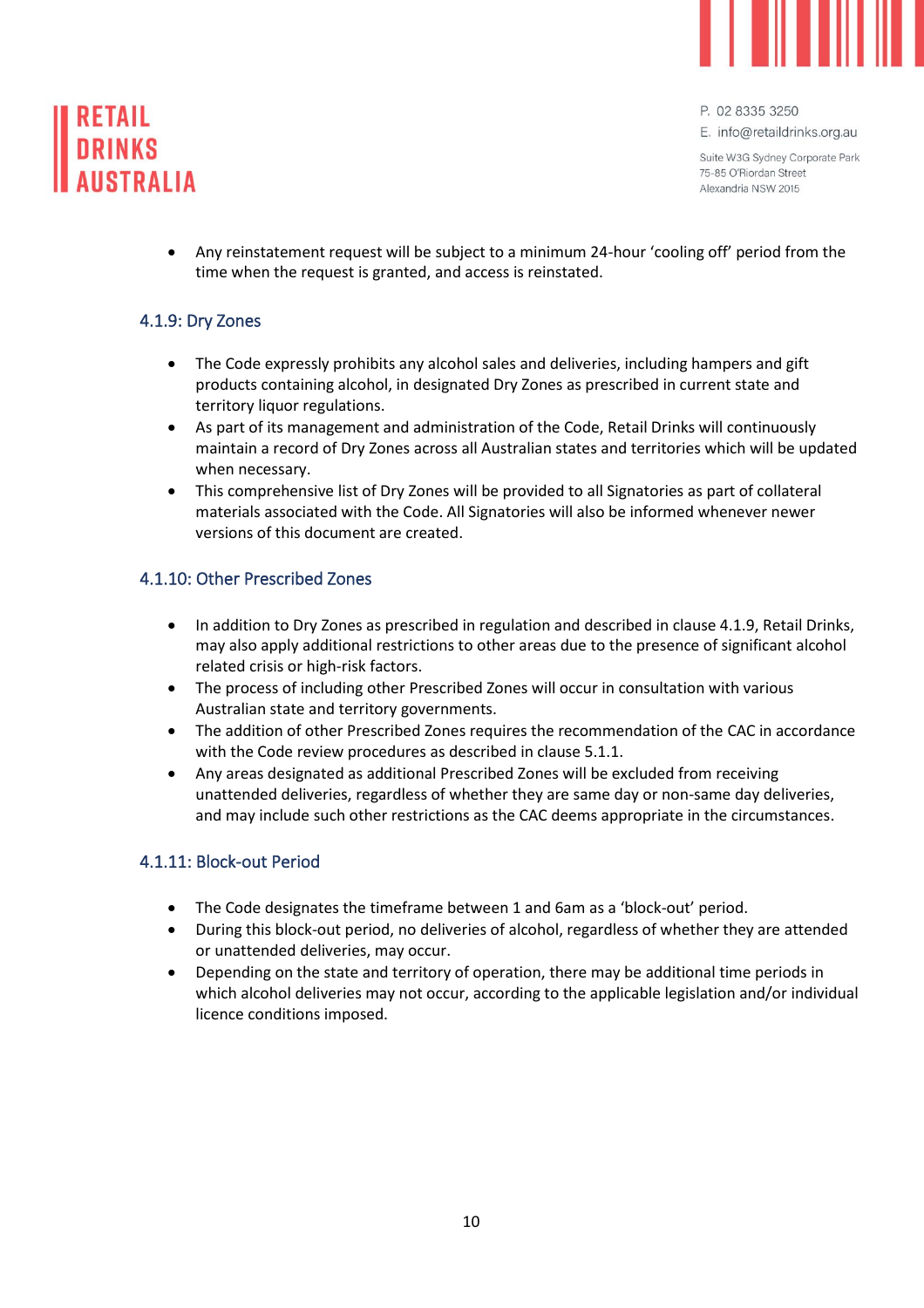

E. info@retaildrinks.org.au

Suite W3G Sydney Corporate Park 75-85 O'Biordan Street Alexandria NSW 2015

### <span id="page-12-0"></span>4.2 Education and Training

Another key principle governing the operation of the Code is incorporating education and training frameworks to ensure that the overarching objective of promoting responsible online retailing is achieved. This principle is particularly significant given that the existing responsible service of alcohol (**RSA**) framework does not sufficiently cover the specific risks and issues faced in a home delivery environment and therefore does not safely mitigate against the risk factors involved.

The nature of the transaction in a home delivery environment differs significantly to an on-premises environment which necessitates the development of an industry-specific training framework for all Delivery Agents.

In ensuring that best-practice approaches relating to the online alcohol delivery sector are adopted, all Code Signatories must adhere to the following requirements as a minimum in order to comply.

#### <span id="page-12-1"></span>4.2.1: Delivery Agent Training

- All Delivery Agents must be provided with appropriate Responsible Supply Principles training, which is specifically tailored to the online delivery environment, prior to conducting any alcohol deliveries.
- These training programs must be fit for purpose, and ideally recreate possible scenarios faced by Delivery Agents.
- Retail Drinks will provide Code Signatories with a suite of educational resources to assist Retailers and Delivery Agents in developing their own training programs.
- Retail Drinks will also regularly provide updates to training programs, to assist Responsible Managers in updating Delivery Agents with relevant trends or issues concerning the online alcohol sale and delivery sector.

#### <span id="page-12-2"></span>4.2.2: Delivery Agent Practices

- In the event that a Delivery Agent perceives a conflict with the Responsible Supply Principles during the course of a delivery, the delivery must not occur.
- Delivery Agents' practices should include incentives for adherence to the Responsible Supply Principles such as ensuring that Delivery Agents are not financially penalised where goods have not exchanged hands due to perceived conflicts with this Principle.

#### <span id="page-12-3"></span>4.2.3: Records of Incidents

- All Retailers and Delivery Agents will be required to document any incidents occurring during a delivery where a Delivery Agent has raised Responsible Supply Principles concerns.
- Retailers will be required to keep a record of all non-completed deliveries due to perceived conflicts with the Responsible Supply Principles for a minimum period of 12 months from the date of any incident recorded.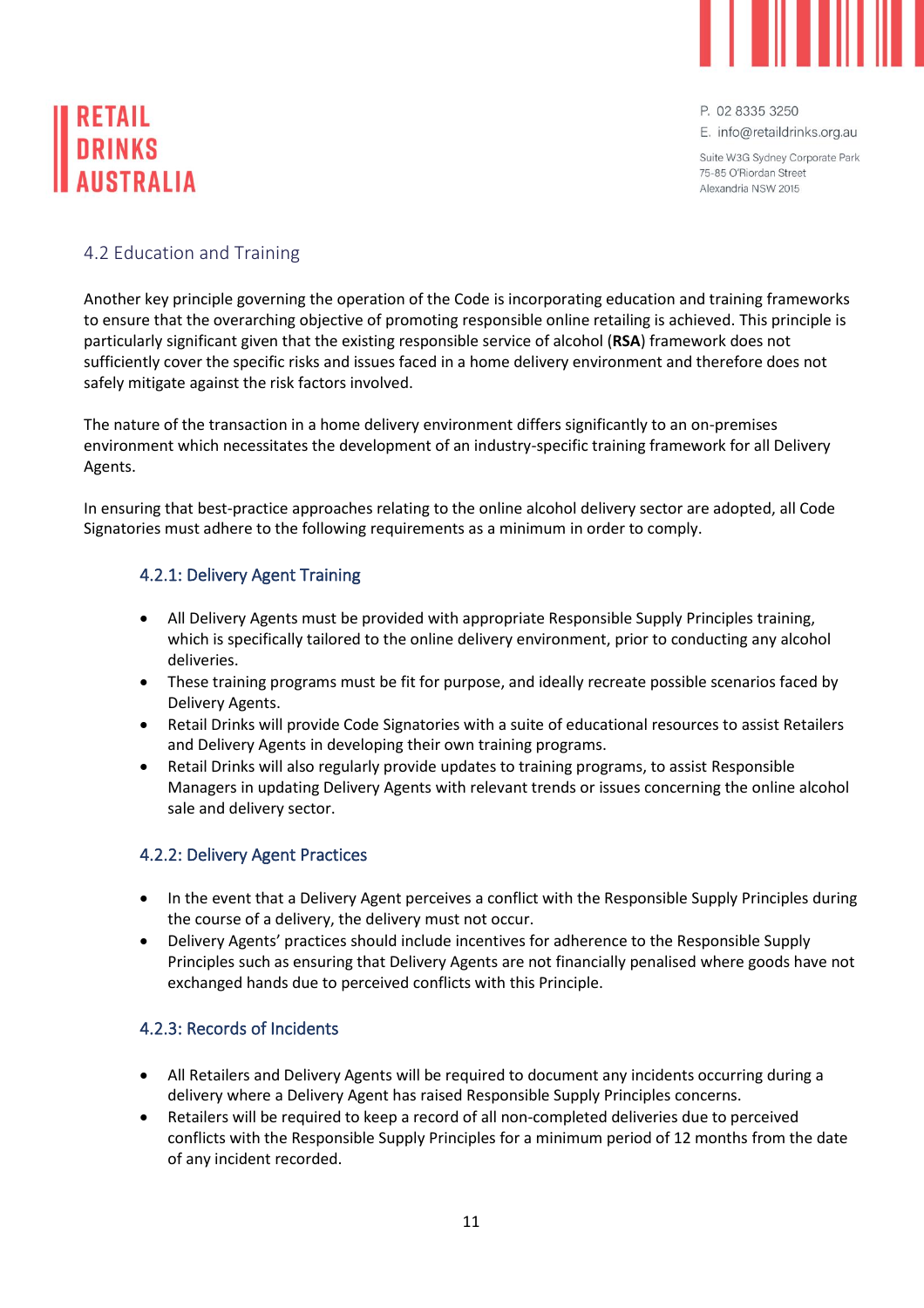

# **RETAIL<br>DRINKS AUSTRALIA**

P. 02 8335 3250

E. info@retaildrinks.org.au

Suite W3G Sydney Corporate Park 75-85 O'Riordan Street Alexandria NSW 2015

- Records of incidents maintained pursuant to this clause may be electronic or physical and may be contained in more than one location, provided that the Responsible Manager is able to produce a complete list on request.
- All Retailers should ensure that there are adequate procedures in place amongst its Delivery Agents so that all relevant details associated with any incident(s) are accurately recorded.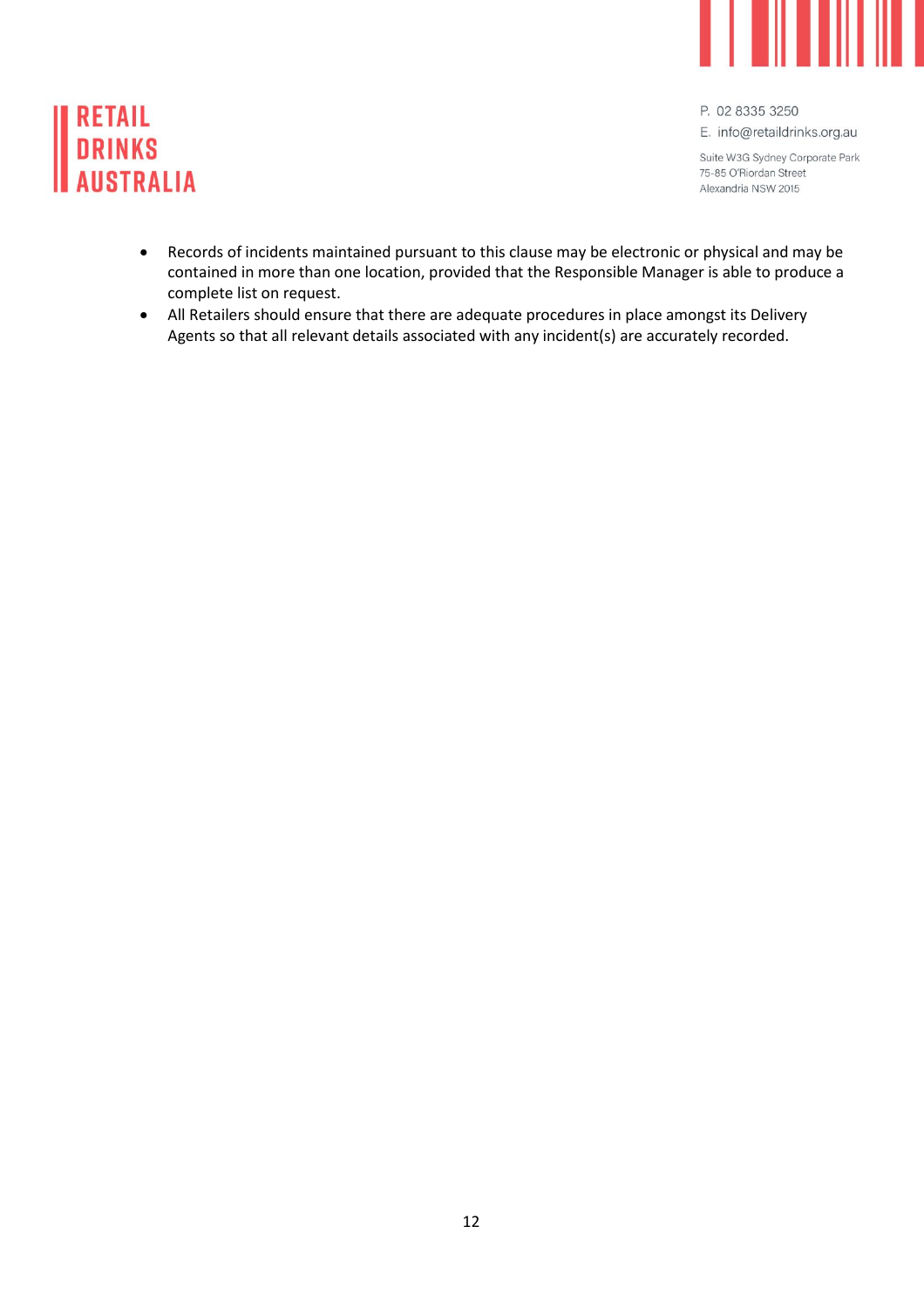

E. info@retaildrinks.org.au

Suite W3G Sydney Corporate Park 75-85 O'Riordan Street Alexandria NSW 2015

# **RETAIL DRINKS AIISTRALIA**

## <span id="page-14-0"></span>5. Third Party Marketplaces

## <span id="page-14-1"></span>5.1 Requirements for Third Party Marketplaces

With respect to the online sale of alcohol using third-party marketplaces, Third-Party Marketplace Signatories to the Code are required to comply with all Code requirements.

The obligation on Third-Party Marketplace Signatories to comply with the Code is not extended to individual resellers.

#### <span id="page-14-2"></span>5.2 Transitional Arrangements

In complying with Section 5.1 of the Code, Third-Party Marketplaces upon joining as Code Signatories are granted a transitional period of six (6) months to ensure Code compliance.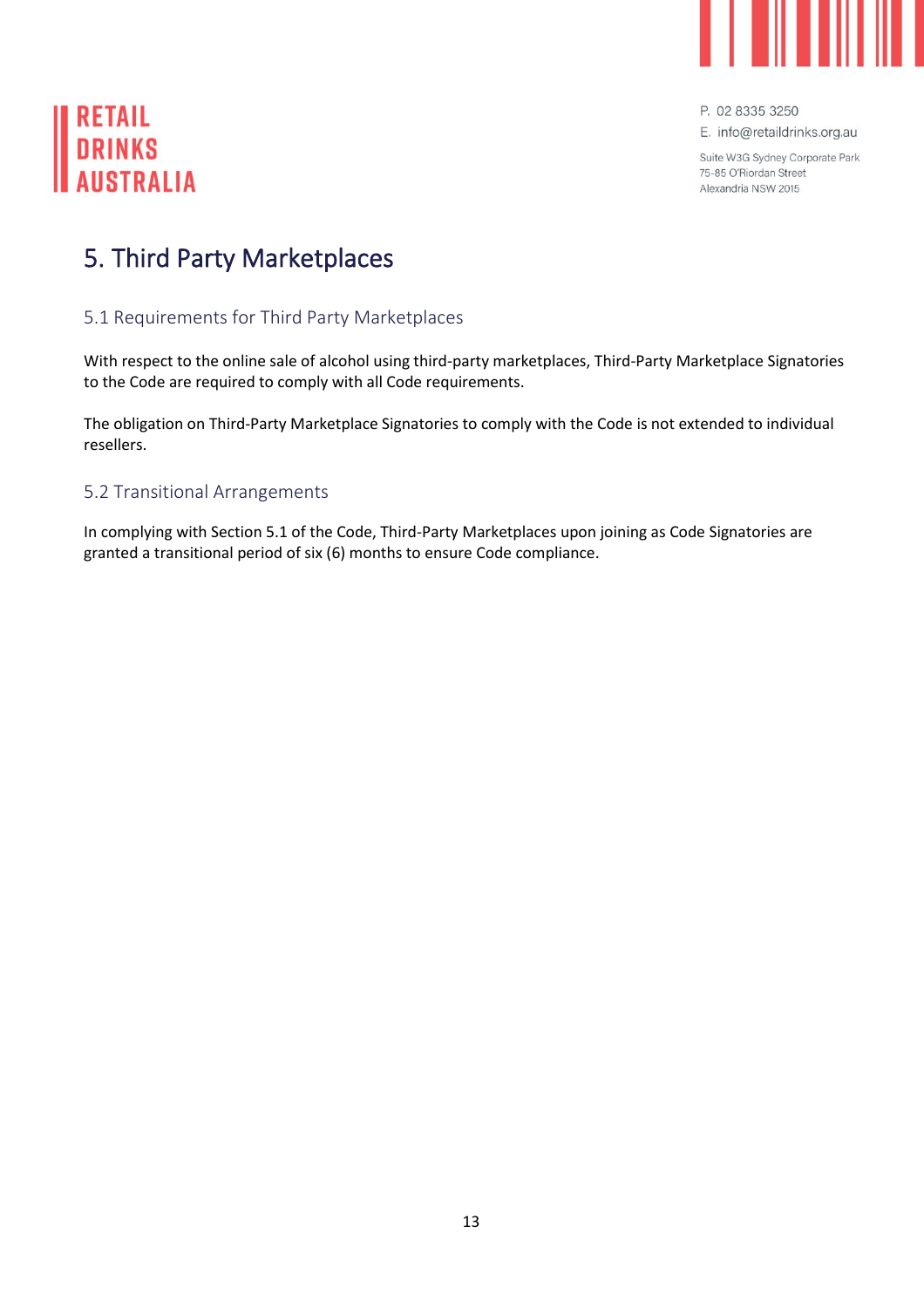

E. info@retaildrinks.org.au

Suite W3G Sydney Corporate Park 75-85 O'Biordan Street Alexandria NSW 2015

## <span id="page-15-0"></span>6. Code Administration

## <span id="page-15-1"></span>6.1 Code Administration Committee

As part of the administration of the Code, Retail Drinks' Code Administration Committee (CAC) assumes primary responsibility for managing all aspects of the Code, including its content, promotion and ongoing effectiveness. The CAC also assumes responsibility for ensuring that there is a high degree of compliance with the Code across the industry which is consistently maintained.

### <span id="page-15-2"></span>6.1.1: Code Review Process

- As part of the duties and functions of the CAC, the Code is subject to a regular and thorough review process.
- This comprehensive review process will occur at a minimum frequency of once every 2 years.
- Should any urgent updates to the Code be needed in the intervening period between formal reviews, the CAC may convene an extraordinary general meeting (EGM) to discuss and recommend that changes be made to the Code.
- Changes to the Code, such as updating the list of Prescribed Zones, may also be discussed and recommended by the CAC during the course of an ordinary general meeting.
- Any updates to the content of the Code will occur in close collaboration and consultation with key industry and government stakeholders to ensure that the Code remains robust, best-practice and fit for purpose in keeping with the Code's overall objectives.
	- o The ability to continuously revise and update the Code as necessary is a significant benefit of the Code as it is a more flexible framework than government legislation.
- The flexibility of the Code is particularly relevant given the fast-changing and dynamic nature of the online alcohol sale and delivery sector. All changes to the Code occurring both during and outside of the formal review process, will be reported periodically as deemed appropriate by the CAC, and will be notified to all Code Signatories and state and territory governments.

### <span id="page-15-3"></span>6.2 Membership

- It is intended that the membership of the CAC will encompass a diverse range of retail liquor industry members to ensure that a variety of viewpoints from across the industry are represented. To this end, the Committee will consist of at least one (1) representative from the following stakeholder categories:
	- o Retail Drinks management;
	- o Digital/Online Retailer;
	- o A Responsible Manager of a Signatory; and
	- o A delivery or third-party logistics company who is also a Signatory.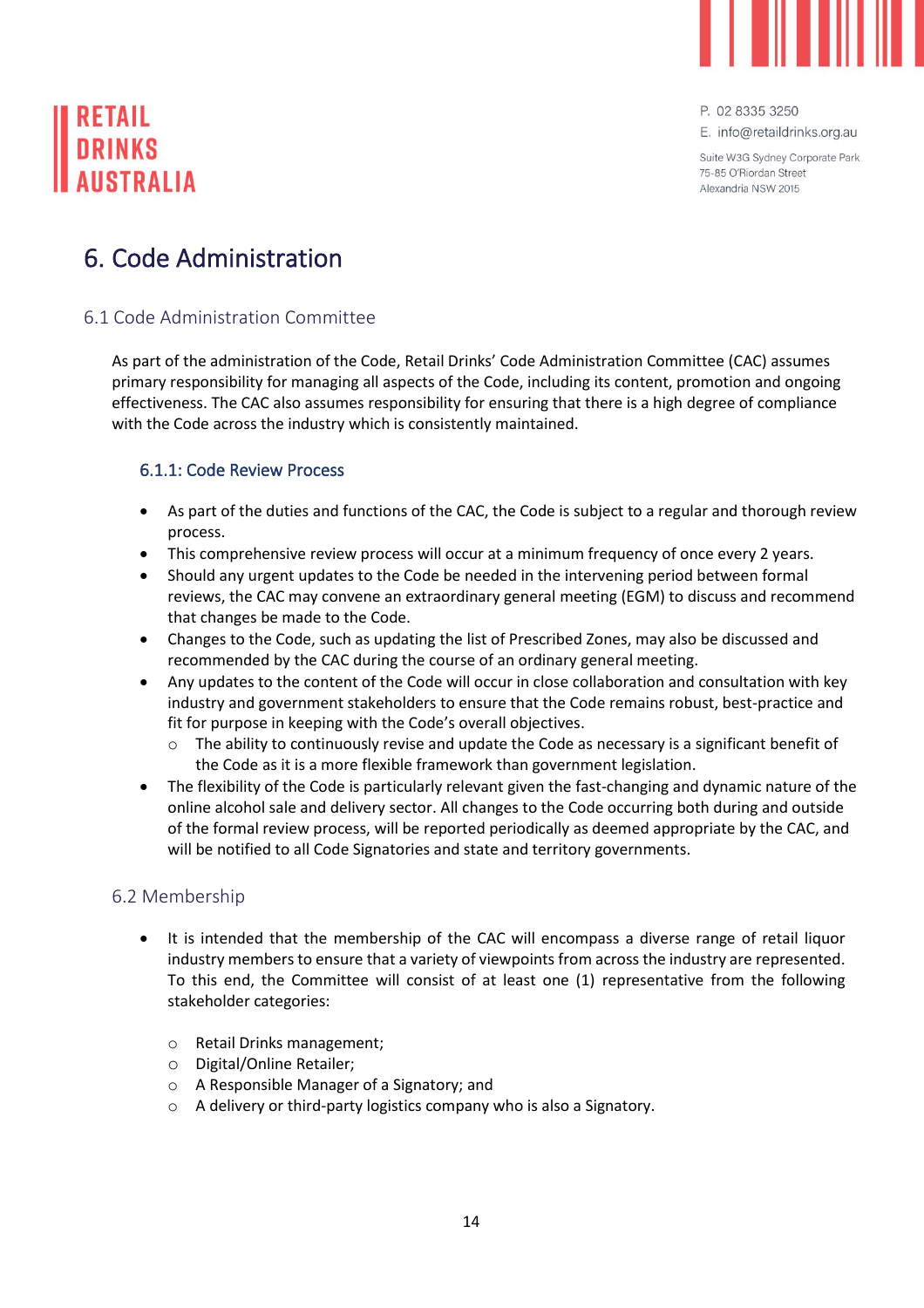



E. info@retaildrinks.org.au

Suite W3G Sydney Corporate Park 75-85 O'Biordan Street Alexandria NSW 2015

• Other Members may be added to the CAC as required and deemed necessary. The CAC should consist of no more than ten (10) Members in total.

#### <span id="page-16-1"></span><span id="page-16-0"></span>6.3 Meetings

#### 6.3.1: Chair

All meetings of the CAC will be chaired by Retail Drinks.

#### <span id="page-16-2"></span>6.3.2: Agenda

Prior to each meeting, a meeting agenda including a list of all discussion items will be prepared and distributed by email to all CAC Members.

The agenda will be distributed no later than three (3) business days in advance of the meeting.

CAC Members wishing to raise specific discussion items during the meeting can have these matters included on the agenda by informing Retail Drinks prior to the distribution of the agenda.

#### <span id="page-16-3"></span>6.3.3: Minutes

At the conclusion of each meeting, Retail Drinks will prepare minutes detailing all items discussed and agreed upon by the CAC. Retail Drinks will keep a record of all meeting minutes on file for future reference.

Individual copies of these minutes will be distributed to all CAC Members no less than seven (7) working days after the meeting.

Any matters requiring significant time and resources to address may be dealt with outside of the meeting and reported against at the subsequent CAC meeting.

#### <span id="page-16-4"></span>6.3.4: Frequency

The frequency of meetings will be decided at the first meeting of this CAC.

At a minimum, it is envisaged that meetings of this CAC will take place on a quarterly basis.

There may also be a need to convene additional meetings as the level of activity arising from the CAC increases.

The exact scheduling of meetings for this CAC will be determined by the availability of individual Members.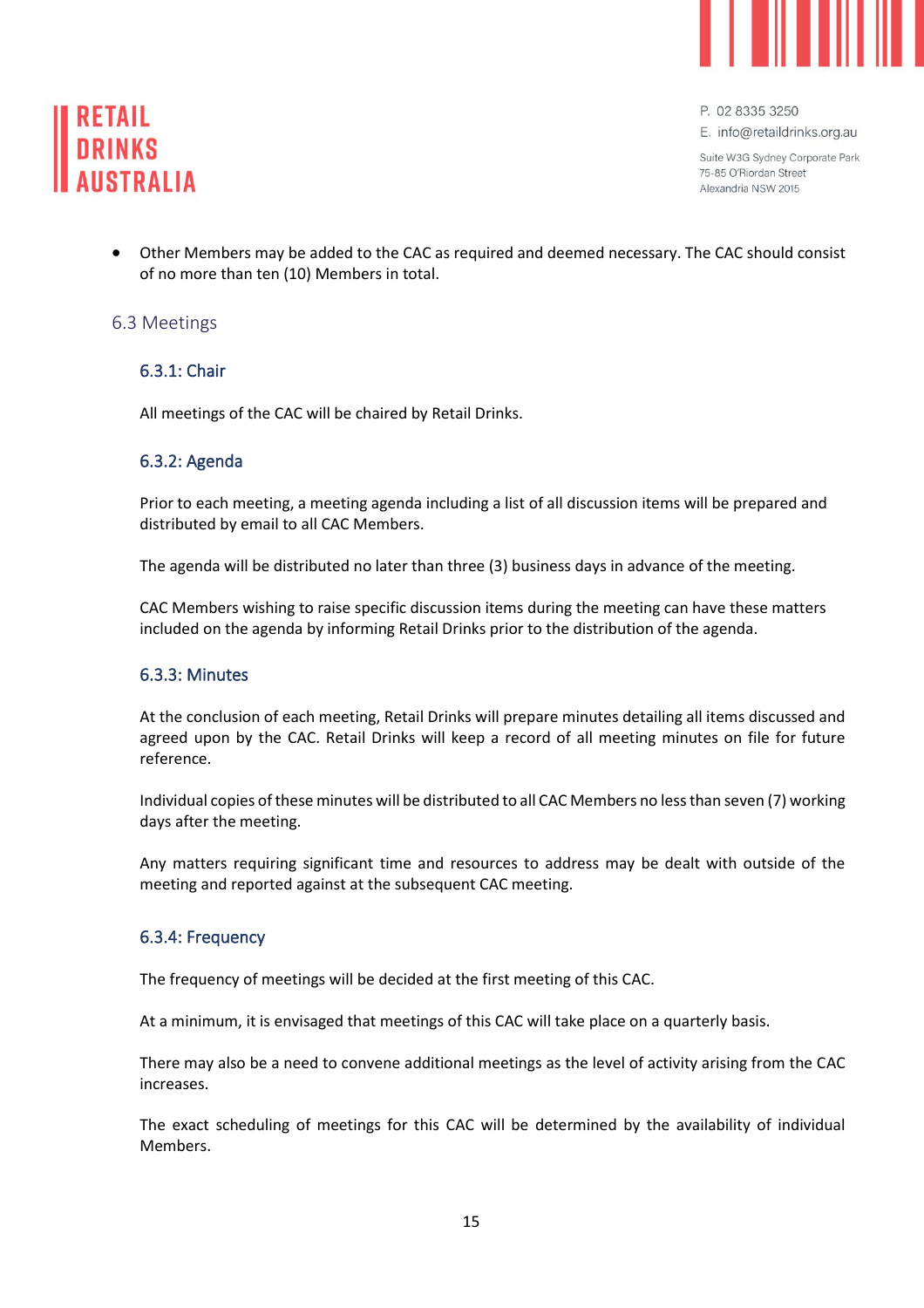



E. info@retaildrinks.org.au

Suite W3G Sydney Corporate Park 75-85 O'Riordan Street Alexandria NSW 2015

#### <span id="page-17-0"></span>6.3.5: Attendance

Whilst it is intended that all meetings of this CAC will occur face-to-face, meetings may also be held by telephone, videoconference, or other electronic means.

#### <span id="page-17-1"></span>6.3.6: Quorum

A quorum will be a minimum 50 per cent of CAC Members present but cannot be less than 3 Members.

#### <span id="page-17-2"></span>6.4 Review

The effectiveness of the CAC in fulfilling its functions and achieving its stated objectives will be reviewed after a 12-month period.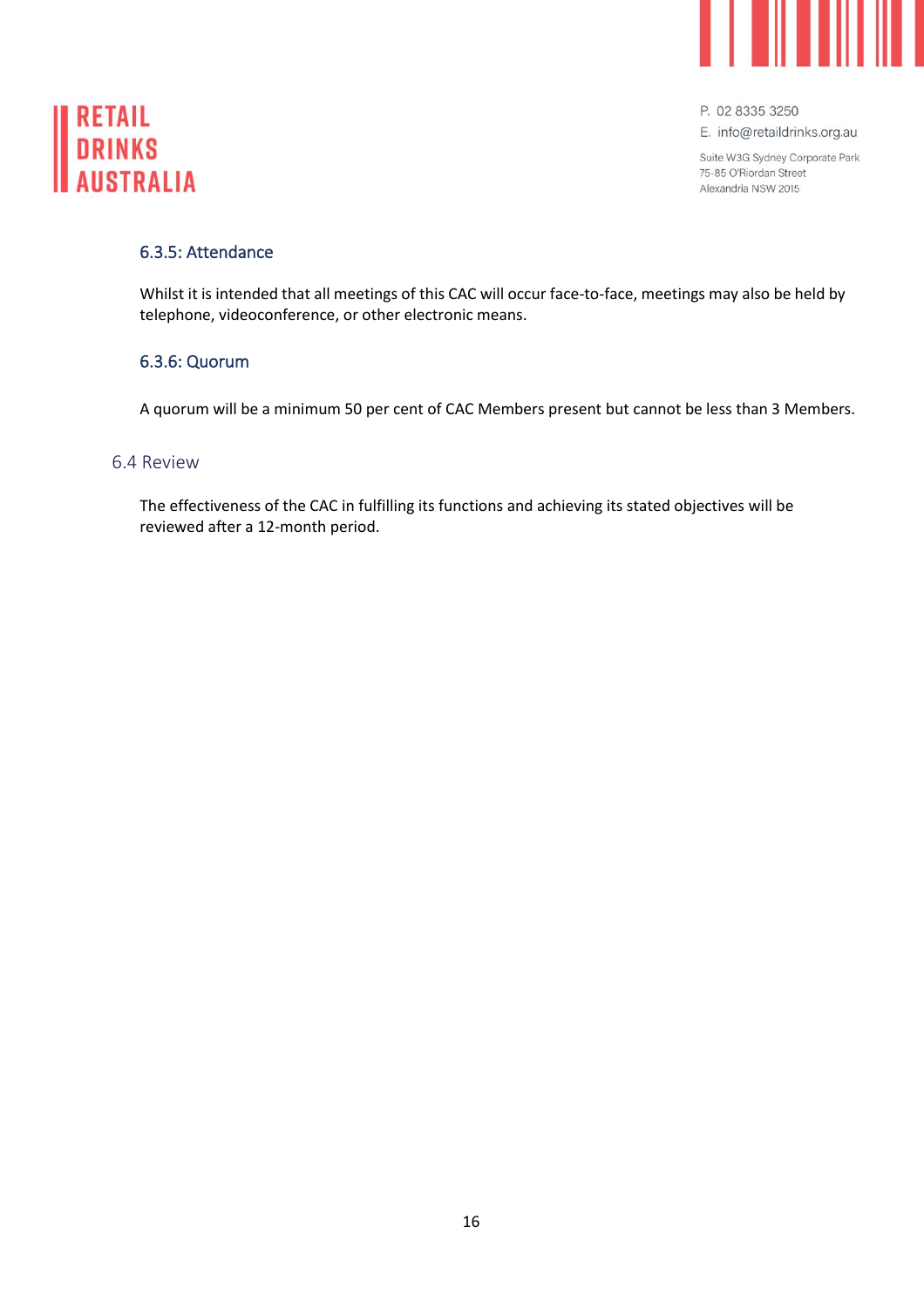

E. info@retaildrinks.org.au

Suite W3G Sydney Corporate Park 75-85 O'Biordan Street Alexandria NSW 2015

## <span id="page-18-0"></span>7. Audit Process

As part of Retail Drinks' objective of ensuring that the Code is robust, best-practice and fit for purpose, all Code Signatories will be subject to an independent audit to demonstrate their continued compliance with the Code's requirements.

## <span id="page-18-1"></span>7.1: Self-auditing

- All Code Signatories have the opportunity to conduct a self-audit of their online sale and delivery practices to ensure their continued compliance with the Code.
- Audit outcomes will be shared with the CAC for aggregation into the overall audit of Code compliance.

## <span id="page-18-2"></span>7.2: Periodic Randomised Audits

- Code Signatories will be the subject of a periodic, randomised sale and delivery audit process conducted by Retail Drinks through an external auditor.
- The scope of the Audit will be to confirm a Code Signatory's compliance with the Responsible Supply Principles and will involve a transaction through the Signatory's website, and assessment of their compliance with the Code throughout the sales and delivery process, specifically with regards to:
	- o Principles in clauses 4.1.1 to 4.1.3 (inclusive) in relation to Unattended and Attended Deliveries, and Identification Procedures; and
	- o Clauses 4.1.9 and 4.1.10 in relation to Dry Zones and Prescribed Zones.

## <span id="page-18-3"></span>7.3: Consequences of Audit Failure

- Should any non-compliance with the Code be identified through the auditing process as described in clause 6.2 above, a Code Signatory will be contacted to discuss immediate actions required to rectify any identified non-compliant practices consistent with the provisions outlined in clause 9.2.1.
- Once the source of non-compliance has been identified through the audit process, the Code Signatory will be required to address this non-compliance in a timely and satisfactory manner.
- A subsequent, follow-up audit will be conducted once the Code Signatory has implemented the necessary measures to address any non-compliance as identified during the initial audit process.
- Should the Code Signatory fail to resolve non-compliance as identified by the auditing process in a timely and satisfactory manner, the relevant Signatory may be subject to formal disciplinary action as outlined in clause 9.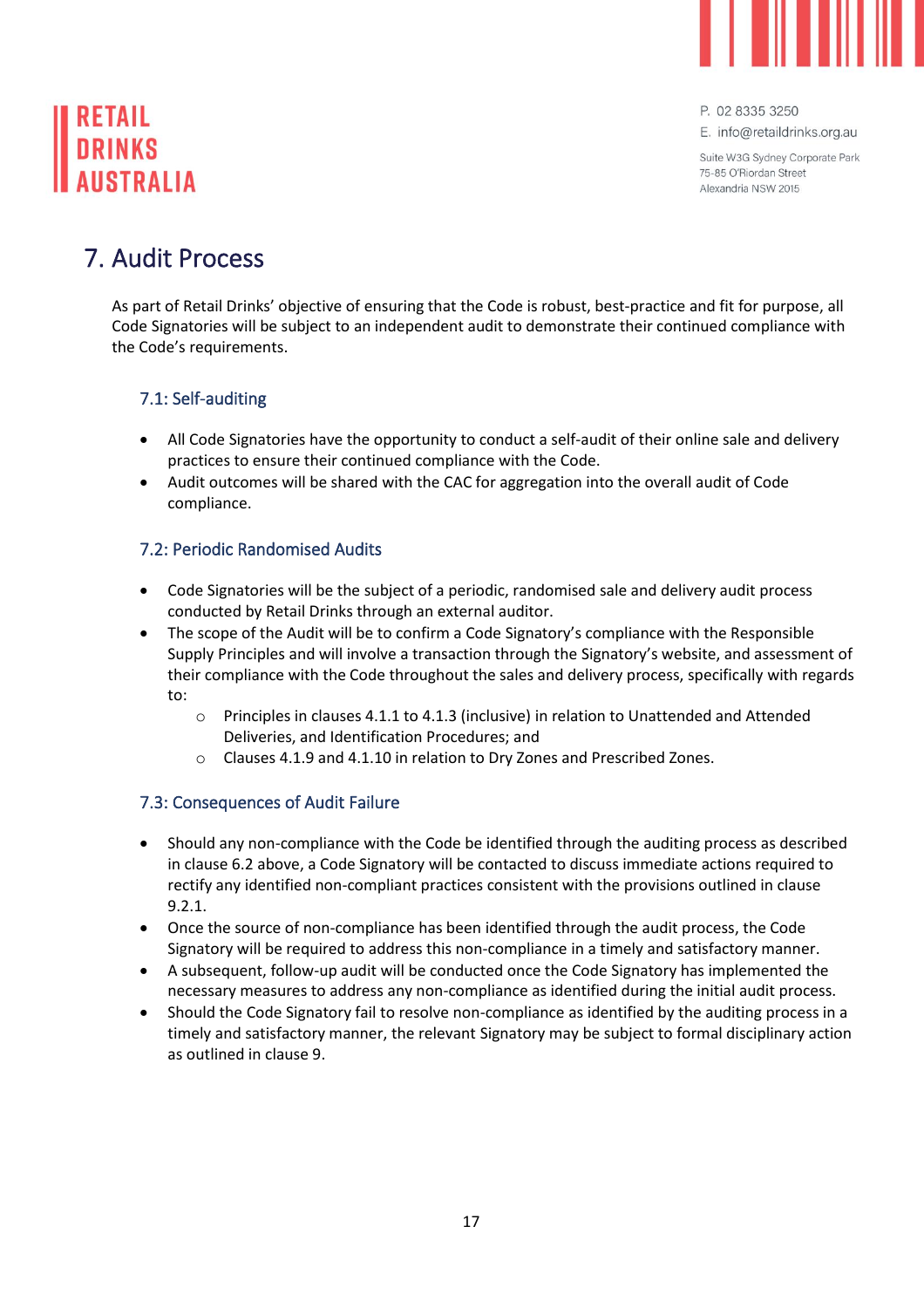

# **RETAIL DRINKS AIISTRALIA**

P. 02 8335 3250

E. info@retaildrinks.org.au

Suite W3G Sydney Corporate Park 75-85 O'Riordan Street Alexandria NSW 2015

## <span id="page-19-0"></span>8. Promotion

Retail Drinks agrees to promote the Code through all practical means to ensure that industry stakeholders are aware of the Code's existence and the associated benefits with becoming a Code Signatory. Individual copies of the Code will also be made available through Retail Drinks' website and hard copy by request.

- As part of becoming a Code Signatory, Signatories are entitled to promote their Code-compliant status in their external marketing and promotional materials, should they wish to do so.
- Code Signatories may also promote and market their Code-compliant status through the use of an approved, trademarked logo to be produced by Retail Drinks.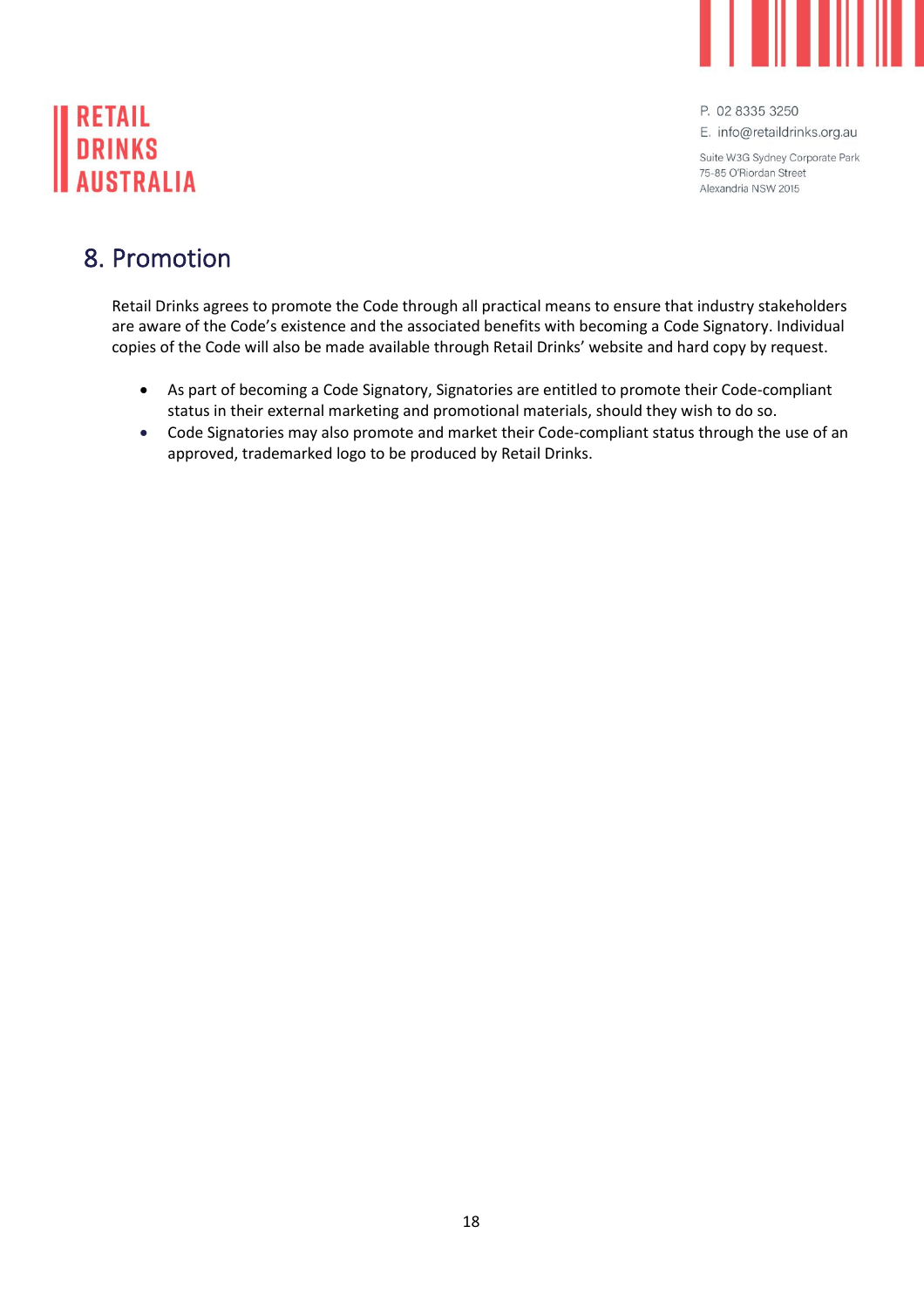

# **DRINKS**

P. 02 8335 3250

E. info@retaildrinks.org.au

Suite W3G Sydney Corporate Park 75-85 O'Biordan Street Alexandria NSW 2015

# <span id="page-20-0"></span>9. Complaint Management Framework

The Code provides a detailed and robust complaint management framework to ensure that all complaints received alleging non-compliance of the Code by a Code Signatory, whether perceived or actual, are handled in a highly professional, timely and appropriate manner.

The complaint management framework is in place to ensure that the highest possible standards of industry compliance with the Code are maintained.

#### <span id="page-20-1"></span>9.1: Complaint Register

All parties involved in the process of conducting online alcohol deliveries, including Customers, Retailers, and Delivery Agents are able to lodge a complaint with Retail Drinks where any perceived or actual breach of the Code has occurred.

The CAC is tasked with maintaining a comprehensive complaint register as part of its role in maintaining and overseeing a high degree of industry compliance with the Code.

This register would record key information relating to the specific complaint including the:

- Nature of the complaint received;
- Relevant parties involved;
- Timeliness of the response to the complaint;
- Type of sanction (if any) imposed; and
- Any other relevant outcomes relating to the complaint.

The management of the complaint register would be in strict accordance with all legislative requirements as set out in the Privacy Act.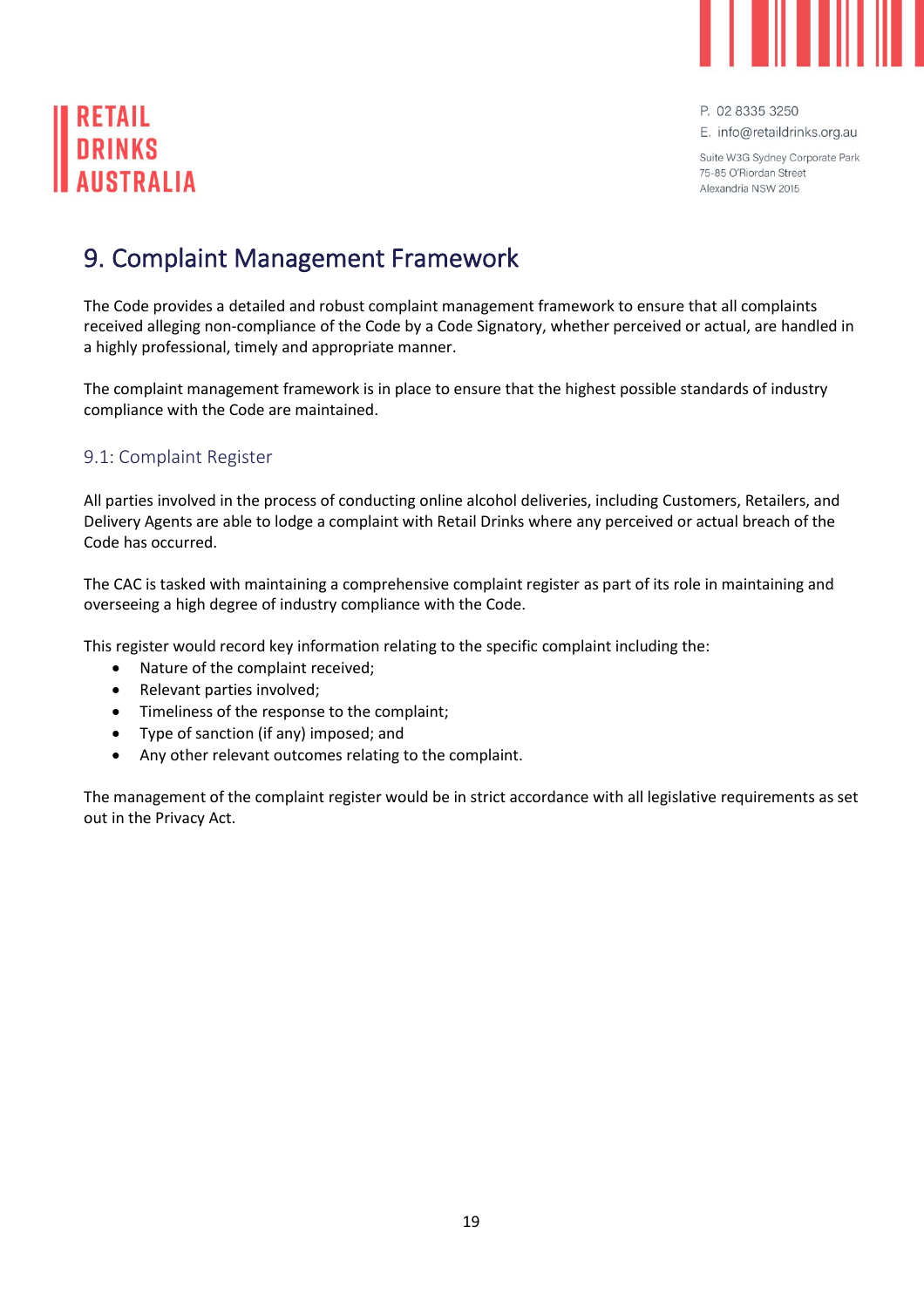

E. info@retaildrinks.org.au

Suite W3G Sydney Corporate Park 75-85 O'Riordan Street Alexandria NSW 2015

# <span id="page-21-0"></span>10. Disciplinary Action for Non-Compliance

The Code also sets out a process by which disciplinary action is brought against a non-compliant Code Signatory. The disciplinary action brought against a Code Signatory is dependent upon the nature of their noncompliance as well as attempts demonstrated by the Code Signatory to rectify their non-compliance in a timely and satisfactory manner.

#### <span id="page-21-1"></span>10.1: Investigation Process

In the first instance of a complaint being received alleging non-compliance with the Code, this will trigger an investigation process by Retail Drinks to determine the veracity of the complaint received against a Code Signatory. Should any non-compliance with the Code be found upon this investigation process, the Code Signatory will be contacted to discuss immediate actions required to rectify any identified non-compliant practices.

If it is found that a Code Signatory is exhibiting repeated or intentional non-compliance with the Code and fails to resolve this non-compliance in a timely and satisfactory manner, the CAC will escalate this matter to a formal disciplinary process where they may be removed as a Code Signatory either temporarily or permanently (see clause 9.2.2 below).

#### <span id="page-21-2"></span>10.2: Disciplinary Process

Should repeated attempts to rectify a Code Signatory's non-compliance fail to result in a satisfactory outcome, the CAC may decide to take further disciplinary action against the non-compliant Signatory. The CAC may hold a formal disciplinary meeting to decide what action, if any, should be taken against a Signatory demonstrating repeated non-compliance with the Code. As part of its determination, the CAC can decide whether the Code Signatory:

- Should be subject to no further disciplinary action;
- Should have their status as a Code Signatory suspended for a specified period; or
- Have their status as a Code Signatory permanently revoked.

The non-compliant Code Signatory will be provided with the opportunity to verbally present to CAC Members during this meeting. Additionally, the Code Signatory may also provide the CAC with a written statement in regards to their non-compliance and proposed disciplinary action prior to the meeting for CAC Members' consideration.

#### <span id="page-21-3"></span>10.3: Appeal Process

In the event that the CAC has determined that formal disciplinary action should be taken against a noncompliant Code Signatory, the Code Signatory may then appeal the CAC's decision in writing.